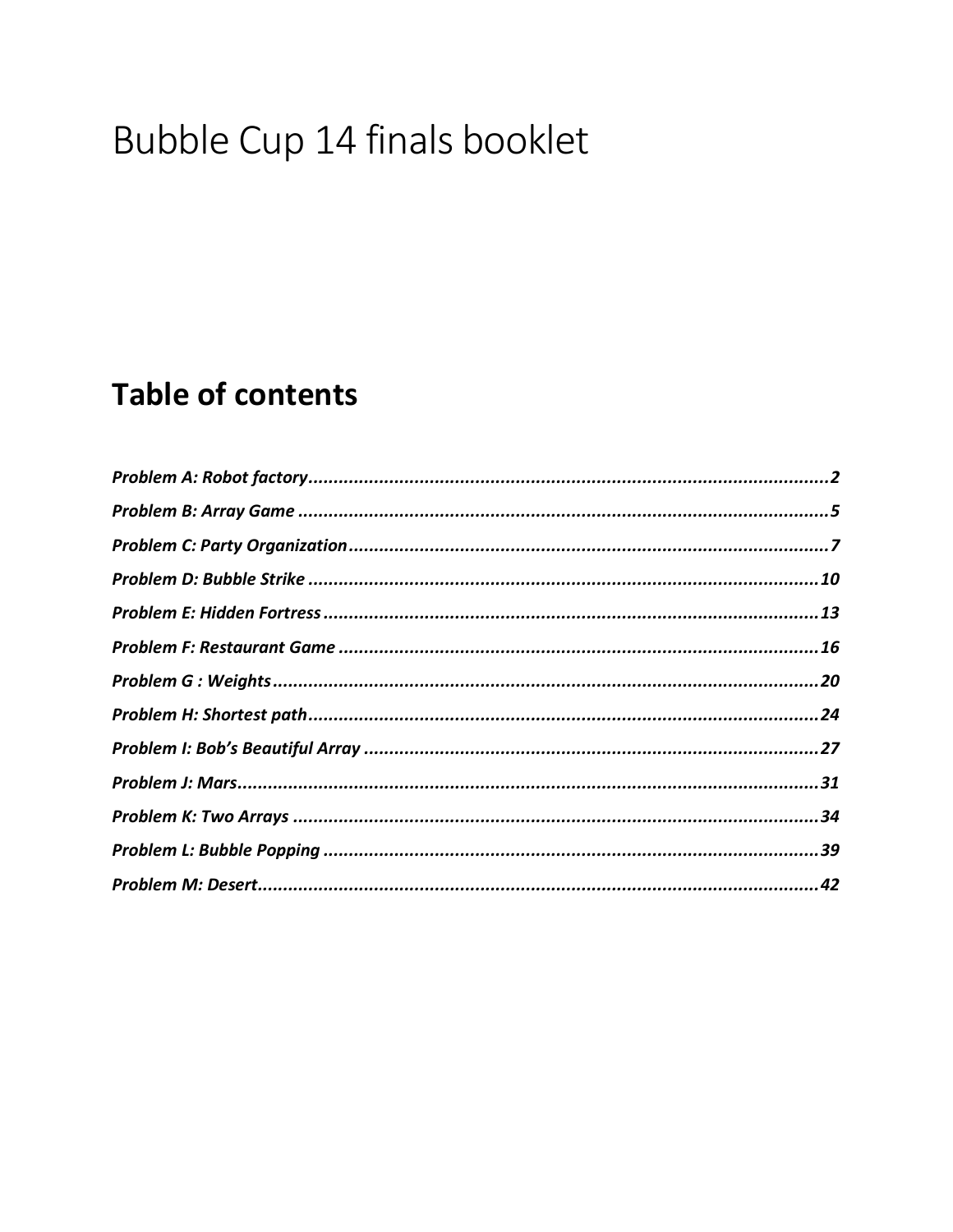## <span id="page-1-0"></span>Problem A: Robot factory

*Rising Stars only*

*Author:* 

*Djordje Andjelkovic*

*Implementation and analysis: Djordje Andjelkovic Petar Vasiljevic*

#### *Statement:*

You have received data from a Bubble bot. You know your task is to make factory facilities, but before you even start, you need to know how big the factory is and how many rooms it has. When you look at the data you see that you have the dimensions of the construction, which is in rectangle shape:  $N x M$ .

Then in the next N lines you have M numbers. These numbers represent factory tiles and they can go from 0 to 15. Each of these numbers should be looked in its binary form. Because from each number you know on which side the tile has walls. For example number 10 in its binary form is 1010, which means that it has a wall from the **North** side, it doesn't have a wall from the **East**, it has a wall on the **South** side and it doesn't have a wall on the **West** side. So it goes North, East, South, West.

It is guaranteed that the construction always has walls on its edges. The input will be correct.

Your task is to print the size of the rooms from biggest to smallest.

#### *Constraints:*

•  $1 \le N, M \le 1000$ 

#### *Input:*

The first line has two numbers which are N and M, the size of the construction.

Next  $N x M$  numbers represent each tile of construction

#### *Output:*

Once you finish processing the data your output consists of one line sorted from **biggest** to **smallest**  room sizes.

#### *Example input:*

```
4 5
9 14 11 12 13
5 15 11 6 7
5 9 14 9 14
3 2 14 3 14
Example output:
9 4 4 2 1
```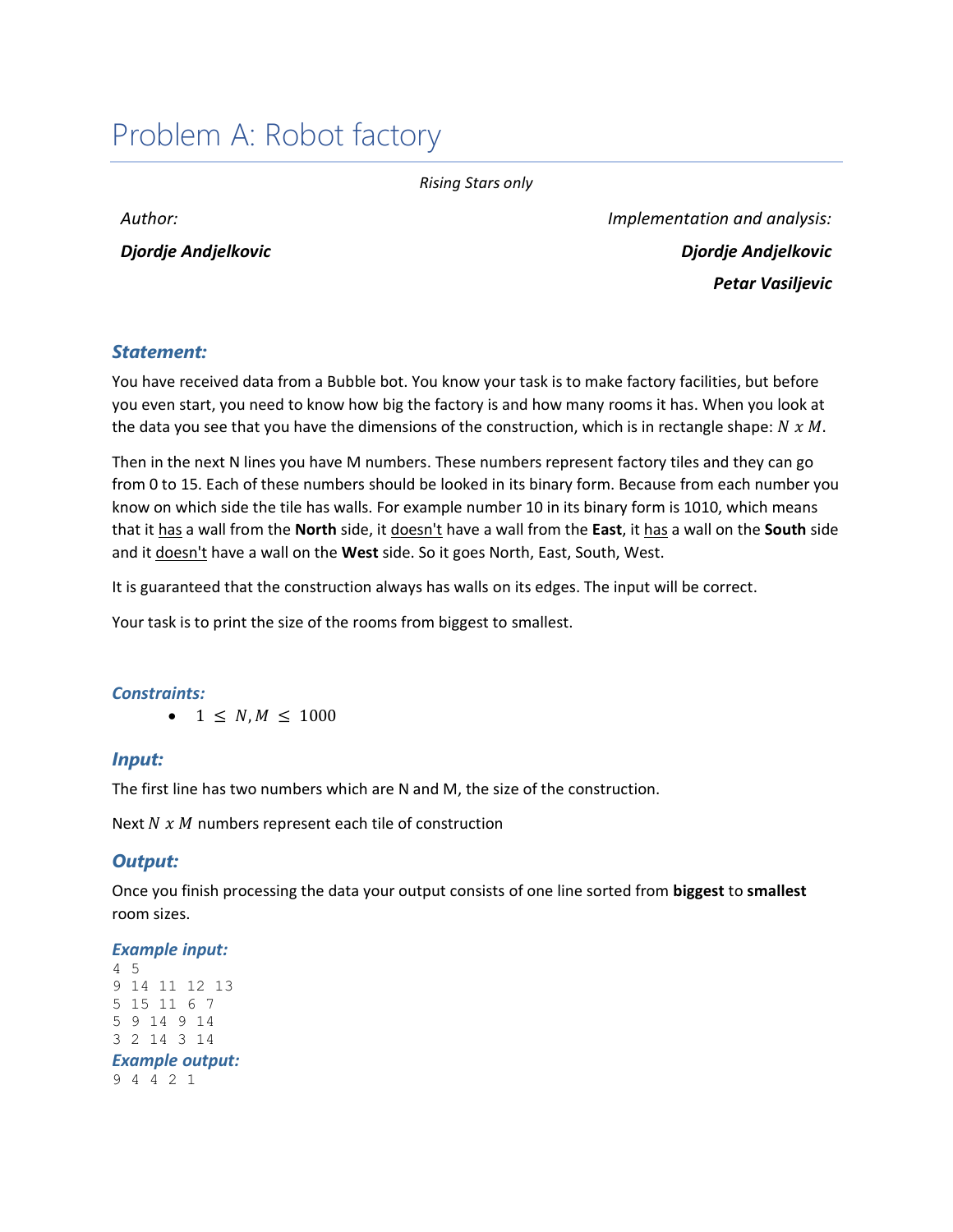#### *Explanation:*

For the input above, this is the look of the construction.

| 1001 | 1110 | 1011 | 1100 | 1101 |
|------|------|------|------|------|
| 0101 | 1111 | 1011 | 0110 | 0111 |
| 0101 | 1001 | 1110 | 1001 | 1110 |
| 0011 | 0010 | 1110 | 0011 | 1110 |

North means up. East is right, South is down, and West is left.

In the layout above we can see that we have one biggest room of 9 tiles, we have one room of 1 tile which is number 15 – 1111. On the most right we have one room of 2 tiles: 1101 and 0111, and two rooms of 4 tiles next to it. So, the output is: 9 4 4 2 1 sorted.

The and memory limit: 1s / 256 MB<br>Time and memory limit: 1s / 256 MB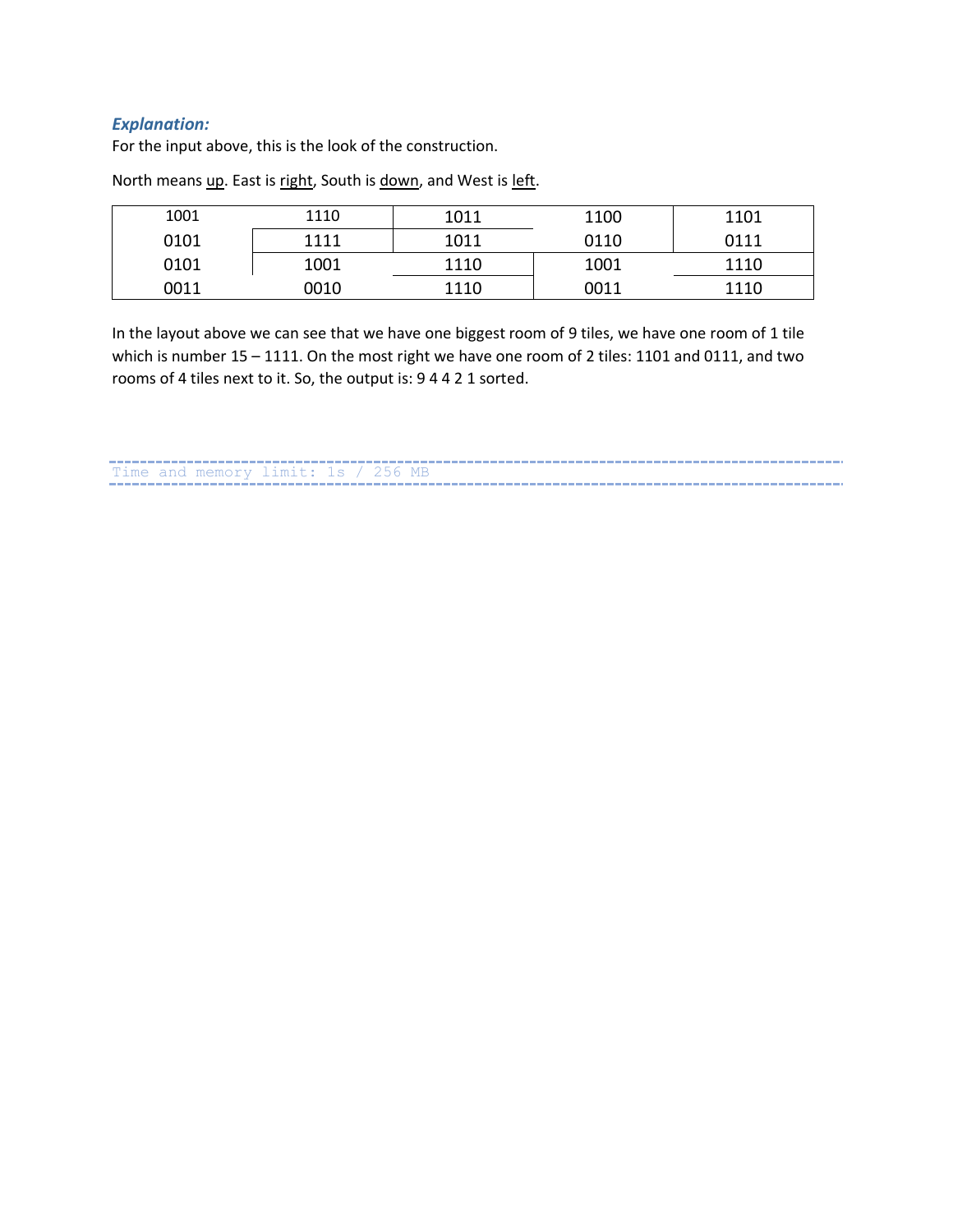## Solution and analysis:

It can be seen that given problem can be represented as graph where nodes are tiles and there is edge to the neighboring tile if there is no wall between them. Therefore, in order to calculate size of all of the rooms we have to find all connected components in graph and their corresponding sizes which can be done with simple DFS or BFS. After that, we have to sort sizes which can be done with counting sort so therefore overall complexity would be  $O(NM)$ .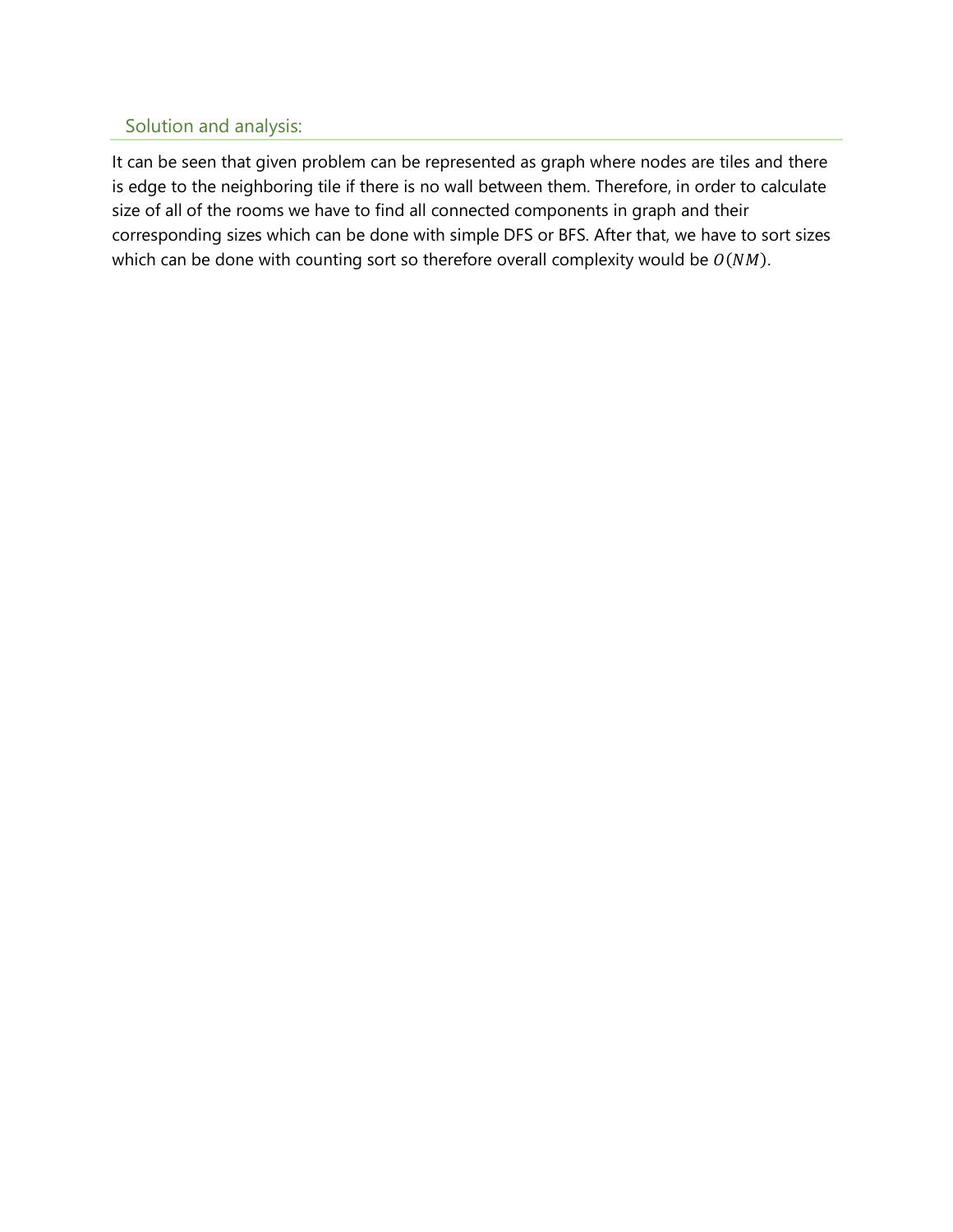## <span id="page-4-0"></span>Problem B: Array Game

*Rising Stars only*

*Author: Renea Mošo* *Implementation and analysis: Renea Mošo Ivan Jevtić*

#### *Statement:*

Alice and Bob are playing a game. They are given an array  $\overline{A}$  of length N. The array consists of integers. They are building a sequence together. In the beginning, the sequence is empty. In one turn a player can remove a number from the left or right side of the array and append it to the sequence. The rule is that the sequence they are building must be strictly increasing. The winner is the player that makes the last move. Alice is playing first. Given the starting array, under the assumption that they both play optimally, who wins the game?

#### *Input:*

The first line contains one integer  $N$  - the length of the array  $A$ The second line contains N integers  $A_1, A_2, \ldots, A_N$ 

#### *Output:*

The first and only line of output consists of one string, the name of the winner. If Alice won, print "**Alice**", otherwise, print "**Bob**".

#### *Constraints:*

- $1 \le N \le 2 * 10^5$
- $0 \le A_i \le 10^9, 1 \le i \le N$

## *Example input 1:*

5 1 2 3 2 3 *Example output 1:* Alice

## *Explanation 1:*

Alice can take the last element from the array. Now Bob cannot make a move, because the remaining options (1 and 2) will not make an increasing sequence.

## *Example input 2:*

3 1 2 1 *Example output 2:* Bob *Explanation 2:* Alice can number one from either side. Now Bob takes number 2, and Alice can't make a move. Time and memory limit: 1s / 256 MB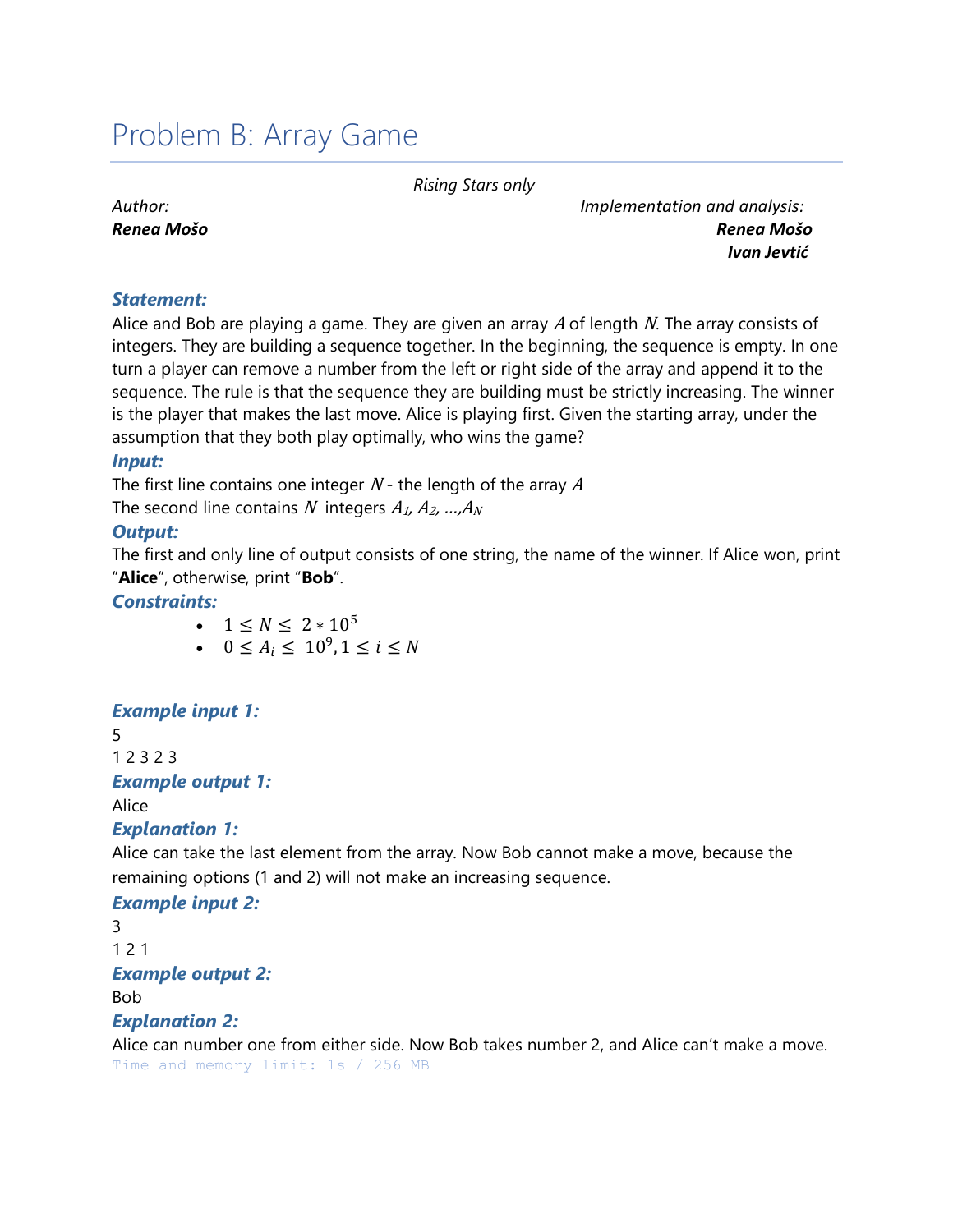#### Solution and analysis:

We have two cases:

- The player that is on the move can take a number from either the left or right end of the array.
- The player that is on the move can take a number only from one end of the array.

Let's first solve Case 2:

Since only the number on one end of the array can be taken, the other end of the array is forever blocked. That means that until the end of the game, the players can only take numbers from one end of the array. We can pre-calculate the length of the increasing sequence (to the left and to the right) for each number and based on the parity of the length of the increasing sequence we can determine who wins the game.

#### Case 1:

Let's say that the array is A, C, ..., D, B, and let's say that  $A \leq B$ . If the player that is on the move takes B, that means that the left side of the array is now blocked, and then we are left with Case 2. If that happens, we already know the outcome. If the outcome is favourable for the player that is now on the move, he wins. Otherwise, he should take A, because then he might at least have a chance to win. Now we are left with the array  $C, \ldots, D, B$ , which we can recursively solve.

Time complexity:  $O(n)$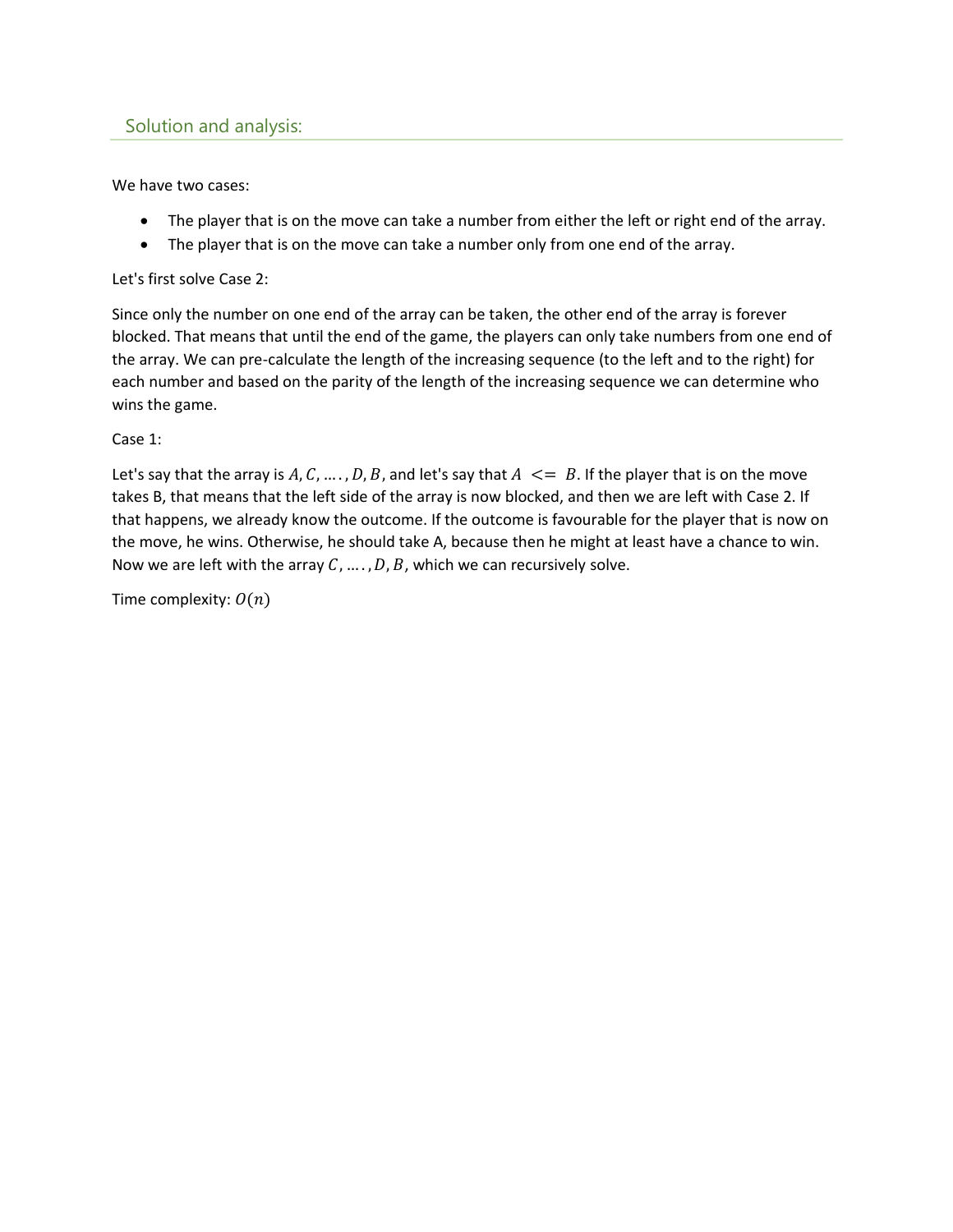## <span id="page-6-0"></span>Problem C: Party Organization

*Rising Stars only*

*Author:* 

*Nikola Pešić*

*Implementation and analysis: Nikola Pešić Renea Mošo*

### *Statement:*

On the great island of Baltia, there live N people, numbered from 1 to N. There are exactly M pairs of people that are friends with each other. The people of Baltia want to organize a successful party, but they have very strict rules on what a party is and when the party is successful. On the island of Baltia, a party is a gathering of exactly 5 people. The party is successful if either all the people at the party are friends with each other (so that they can all talk to each other, without having to worry about talking to someone they are not friends with) or no two people at the party are friends with each other (so that everyone can just be on their phones without anyone else bothering them).

Please help the people of Baltia organize a successful party or tell them that it's impossible to do so.

#### *Input:*

The first line contains two integer numbers,  $N$  and  $M$  – the number of people that live in Baltia, and the number of friendships.

The next  $M$  lines each contains two integers  $U_i$  and  $V_i$  – meaning that person  $U_i$  is friends with person  $V_i$  . Two friends cannot be in the list of friends twice (no pairs are repeated) and a person can be friends with themselves  $(U_i \neq V_i)$ .

#### *Output:*

If it is possible to organize a successful party, print 5 numbers indicating which 5 people should be invited to the party.

If it is not possible to organize a successful party, print -1 instead.

If there are multiple successful parties possible, print any.

#### *Constraints:*

- $5 \le N \le 2 * 10^5$
- $0 \leq M \leq 2 * 10^5$
- $1 \leq U_i, V_i \leq N$

#### *Example input 1:*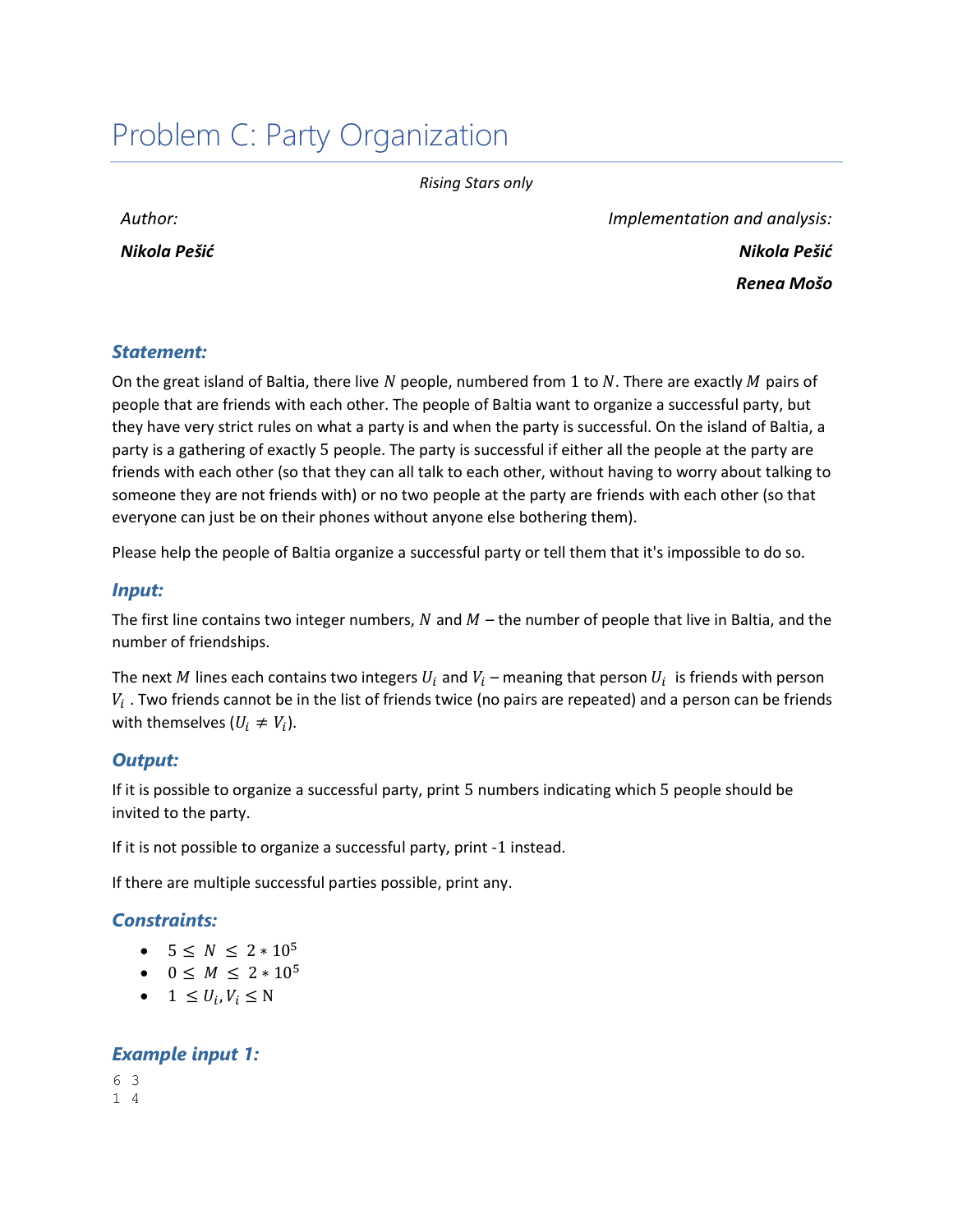4 2 5 4

## *Example output 1:*

1 2 3 5 6

#### *Example input 2:*

- 5 4
- 1 2
- 2 3
- 3 4 4 5
- 

### *Example output 2:*

-1

Time and memory limit: 1s / 256 MB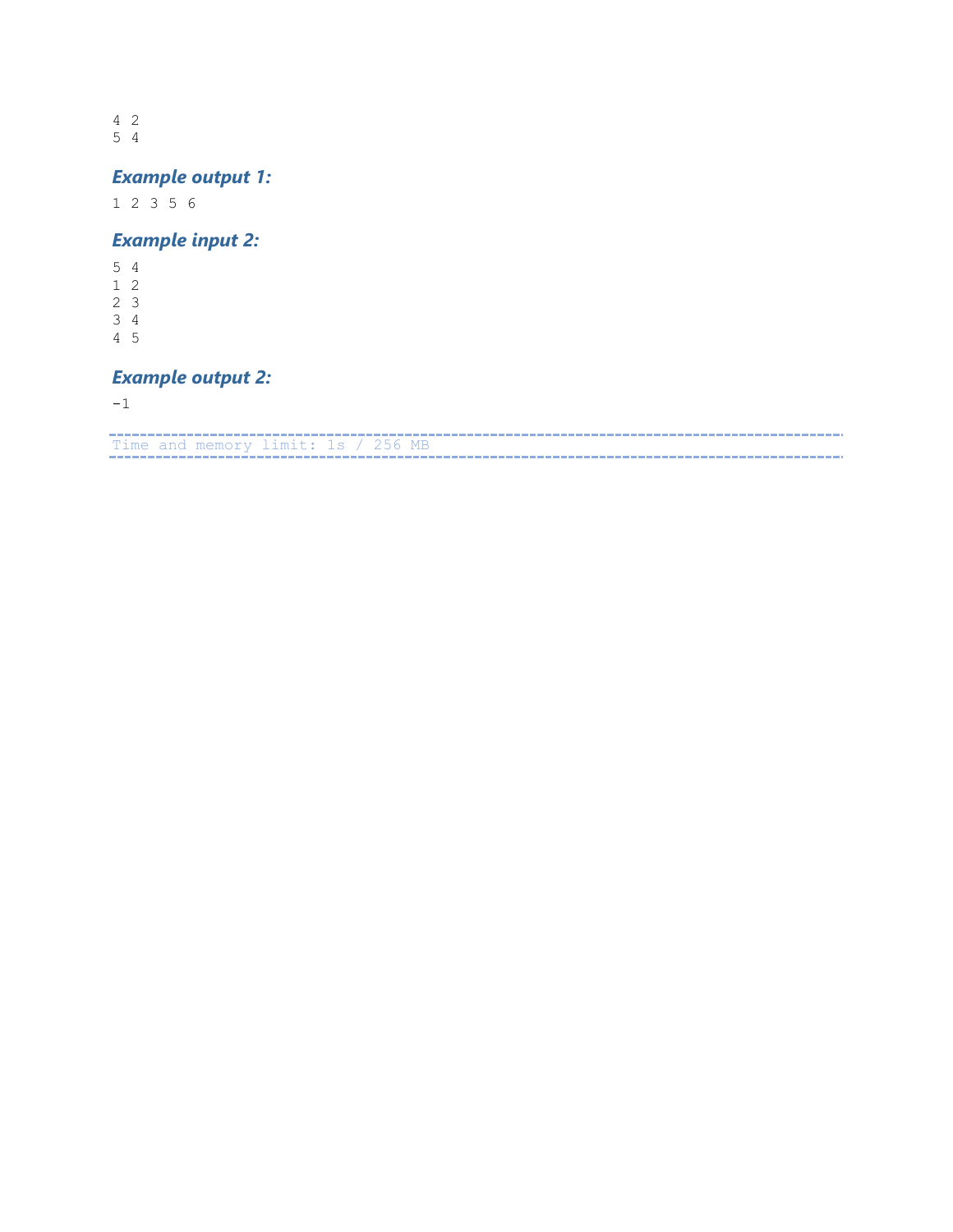## Solution and analysis:

If we have at least 48 people, we will always be able to find a successful party (because it is known that Ramsey's number for (5,5) is between 43 and 48 inclusive). If we have more than 48 people, we can just search for a successful party within the first 48 people, ignoring the rest. This means that we can solve the task with a brute-force algorithm. The complexity of this algorithm is  $O(N^5)$ .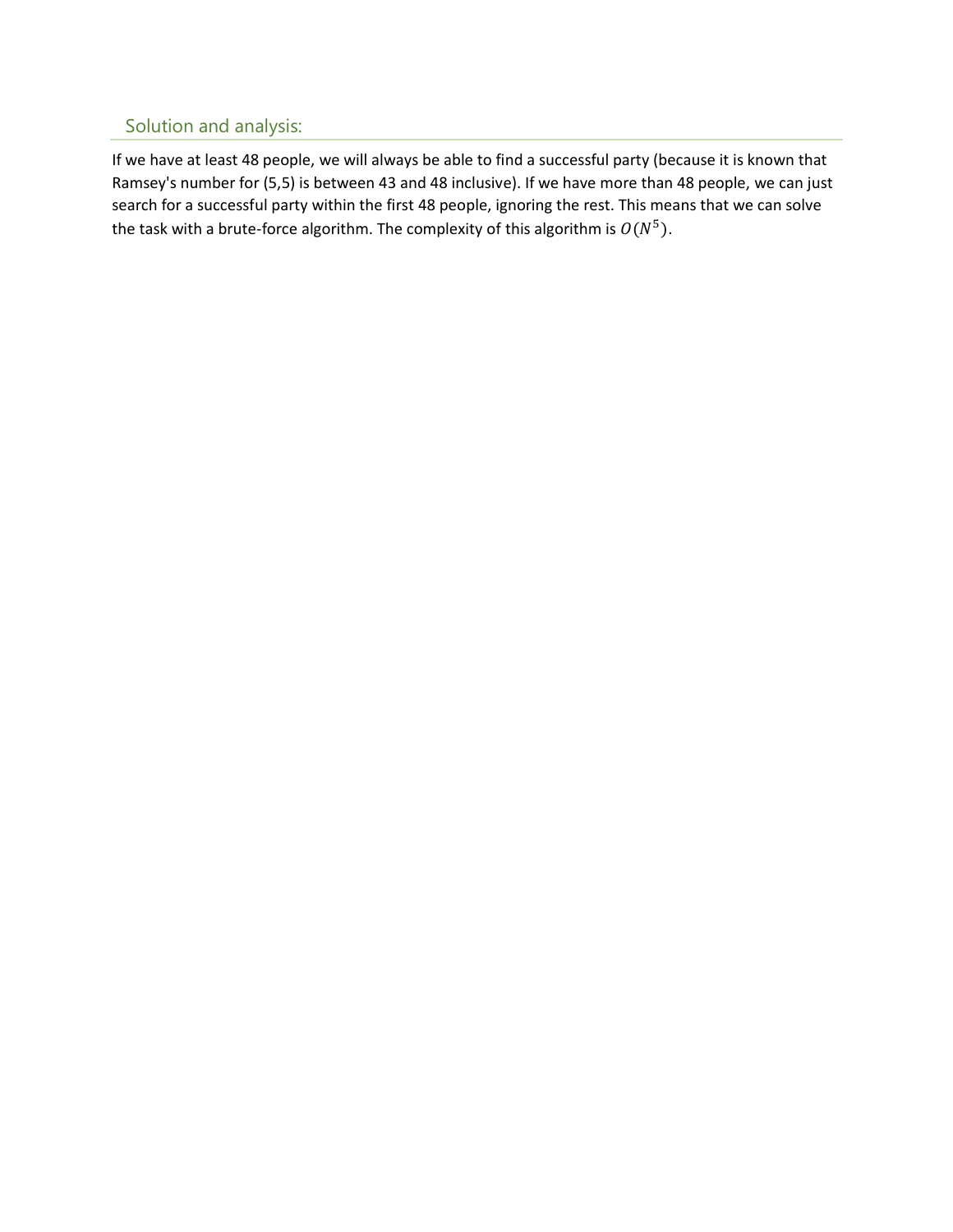## <span id="page-9-0"></span>Problem D: Bubble Strike

*Premier League and Rising Stars*

*Author:* 

*Nikola Smiljković*

*Implementation and analysis: Nikola Smiljković Uroš Berić*

#### *Statement:*

Little Johnny Bubbles enjoys spending hours in front of his computer playing video games. His favourite game is Bubble Strike, a fast-paced bubble shooting online game for two players.

Each game is set in one of the *N* maps, each of them having different terrain configurations. First phase of each game decides on which map the game will be played. The game system randomly selects three maps and shows them to the players. Each player must pick one of those three maps to be discarded. The game system then randomly selects one of the maps that were not picked by any of the players and starts the game.

Johnny is deeply enthusiastic about the game and wants to spend some time studying maps, thus increasing chances to win games played on those maps. However, he also needs to do his homework, so he does not have time to study all the maps. That is why he asked himself the following question: "What is the minimum number of maps I have to study, so that the probability to play one of those maps is at least *P*"?

Can you help Johnny find the answer for this question? You can assume Johnny's opponents do not know him, and they will randomly pick maps.

#### *Input:*

The first line contains two integers *N* and *P* - total number of maps in the game and probability to play map Johnny has studied.

#### *Output:*

Output contains one integer number - minimum number of maps Johnny must study.

## *Constraints:*

- $3 \le N \le 1000$
- $0 < P < 1$

#### *Example input 1:*

7 1

*Example output:*

6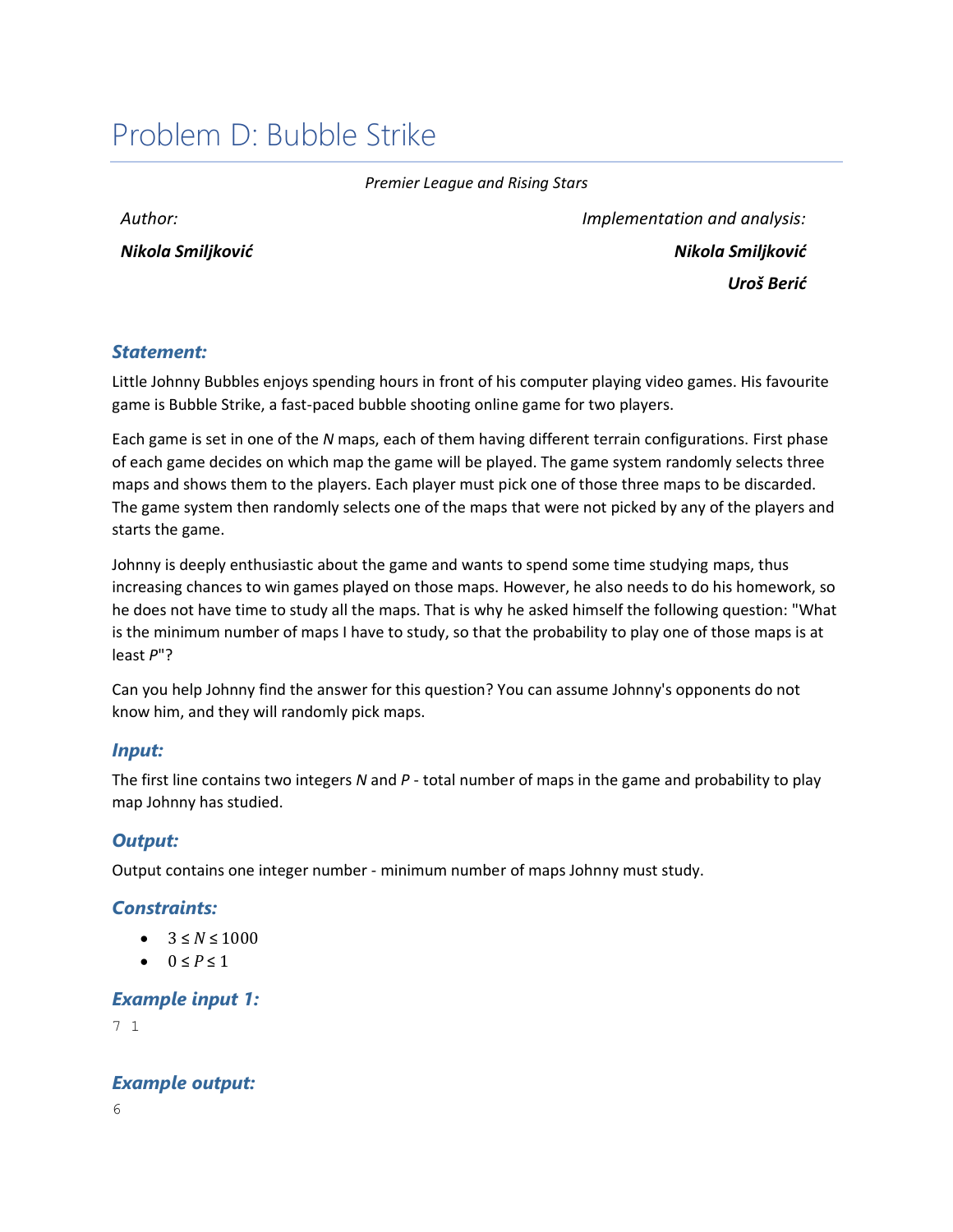The and memory limit: 0.5s / 256 MB<br>Time and memory limit: 0.5s / 256 MB<br>The and memory limit: 0.5s / 256 MB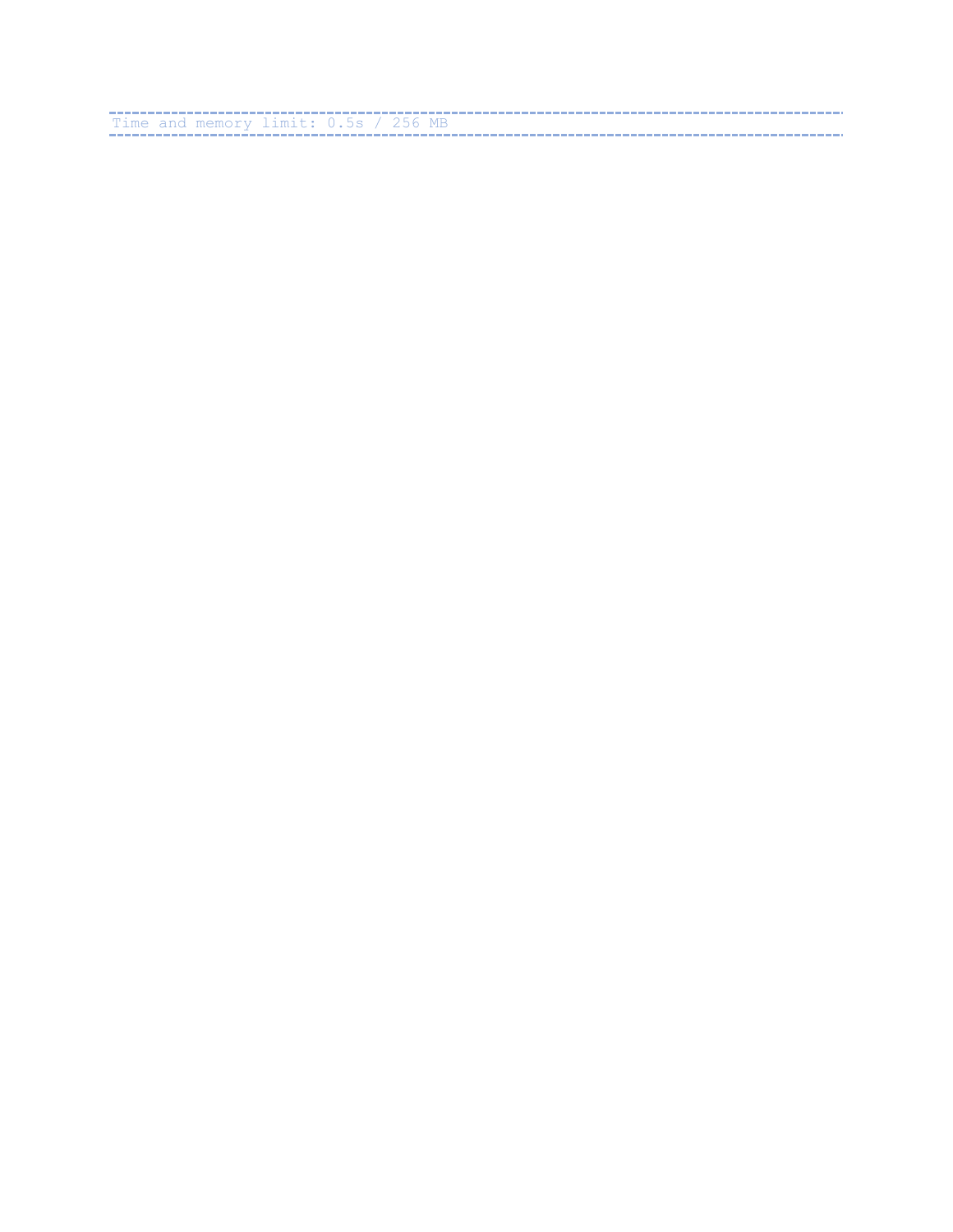## Solution and Analysis:

Let us determine what is the probability for a map Johnny has studied to be chosen for the next game out of three randomly selected maps.

We know that Johnny smartly discards maps, so he will never discard a map he has studied unless he has studied all three of them. Also, the other player does not know which maps Johnny has studied, so he will not always target them.

With three randomly selected maps by the game system there are four cases: Johnny has studied exactly three, two, one or none of those maps.

If Johnny has studied at least two of them, Johnny can discard the map he has not studied (if such exists) and the game will be played on a map he has studied. If he has studied exactly one map of the three, then the probability is 50%, depending on the opponent's choice. Lastly, if he has not studied any of the maps, the probability is 0%.

Thus, the formula which determines chances for a map Johnny has studied to be the chosen is:

$$
P = \frac{(C_3 + C_2) * 100\% + C_1 * 50\% + C_0 * 0\%}{C_3 + C_2 + C_1 + C_0}
$$

where  $C_i$  represents the number of ways the system can select three maps out of N and Little Johnny Bubbles has studied exactly *i* maps out of those three maps.

Now, let us determine values  $C_i$  depending on N, the total number of maps, and K, the number of maps Little Johnny Bubbles has studied.

Since there are K maps Johnny has studied and  $N - K$  maps he has not studied, we have that:  $C_3 =$  $\binom{K}{3}$  $\binom{K}{3} * \binom{N-K}{0}$  $\binom{-K}{0}$ ,  $C_2 = \binom{K}{2}$  ${K \choose 2} * {N-K \choose 1}$  $\binom{-K}{1}$ ,  $C_1 = \binom{K}{1}$  $_{1}^{K}$ ) \*  $\binom{N-K}{2}$  $\binom{-K}{2}$  and  $C_0 = \binom{K}{0}$  ${K \choose 0} * {N-K \choose 3}$  $\binom{-\kappa}{3}$ .

At the end, it is left to find value K. We can try each value for K up to N, and pick the smallest value where probability is larger or equal to the target probability.

Additionally, it can be proven that larger K has larger probability so binary search by K can be performed for more optimal solution. However, considering problem constraints, it is not necessary.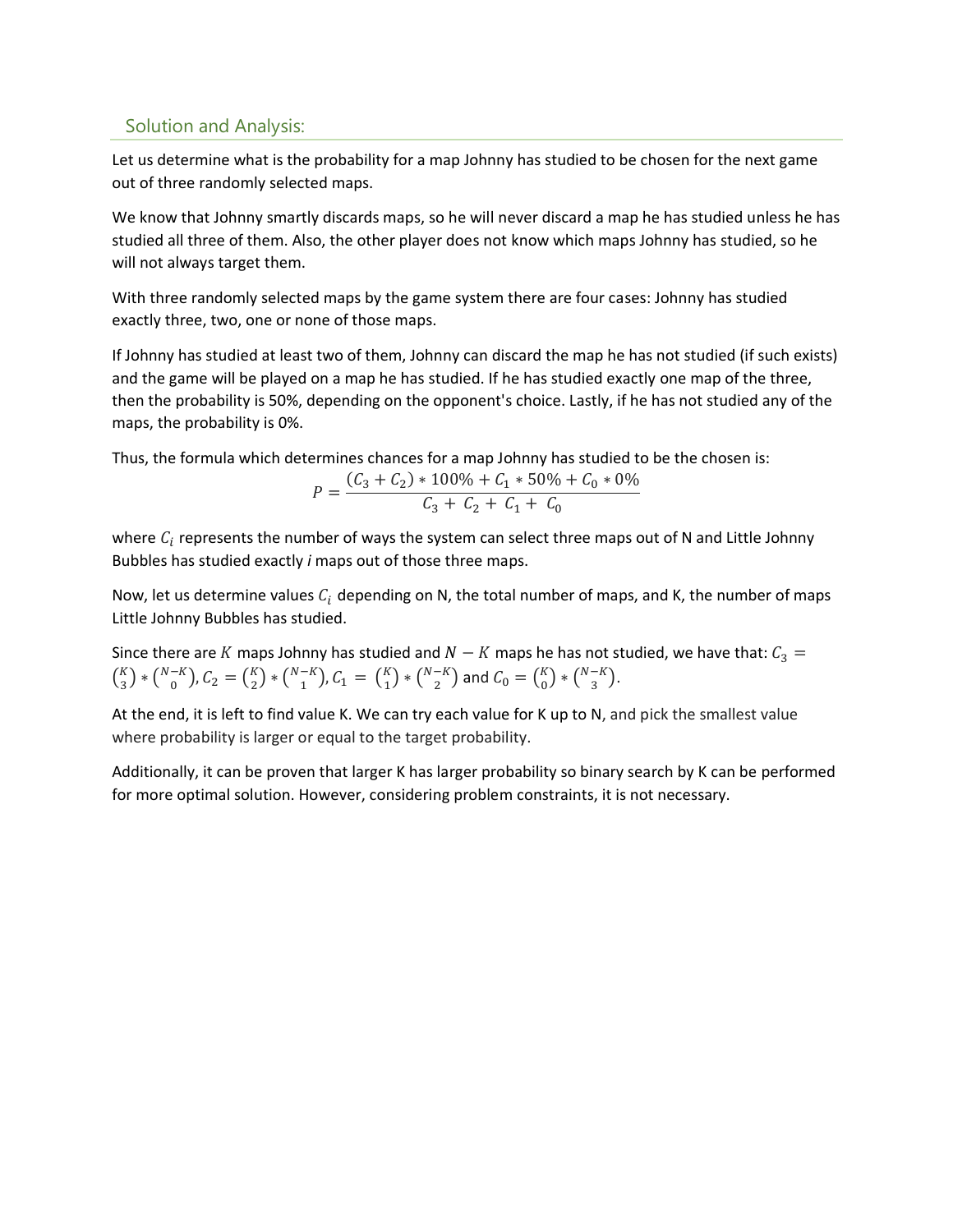## <span id="page-12-0"></span>Problem E: Hidden Fortress

| Author:      |
|--------------|
| Nikola Pešić |
| Renea Mošo   |

*Implementation and analysis: Nikola Pešić Aleksandar Cvetić*

#### *Statement:*

As part of your contribution in the Great Bubble War, you have been tasked with finding the newly built enemy fortress. The world you live in is a giant  $10^9 \times 10^9$  matrix, with coordinates of the matrix squares numbered from 1 to 10<sup>9</sup>.

You know that the enemy base has the shape of a rectangle, with the sides parallel to the sides of the matrix. The people of your world are extremely scared of being at the edge of the world, so you know that the base does not contain any of the squares on the edges of the matrix (the x or y coordinate being 1 or  $10^9$ ).

To help you locate the base, you have been given a device that you can place in any square of the matrix, and it will tell you the Manhattan distance to the closest square of the base. The Manhattan distance from square (a, b) to square (p, q) is calculated as  $|a - p| + |b - q|$ . If you try to place the device inside the enemy base, you will be captured by the enemy. Because of this, **you need to make sure to never place the device inside the enemy base**.

Unfortunately, the device is powered by a battery, and you cannot recharge it. This means that you can use the device **at most 40 times**.

#### *Input:*

#### **This problem is interactive.**

The input contains the answers to your queries.

#### *Output:*

Once you are sure where the enemy base is located, you should print "! x y p q," where  $(x, y)$  is the square inside the enemy base with the smallest x and y coordinates, and  $(p, q)$  is the square inside the enemy base with the largest x and y coordinates.

#### *Interaction:*

Your code is allowed to place the device on any square in the matrix by writing "? i j." In return, it will receive the Manhattan distance to the closest square of the enemy base or -1 if the square you placed the device on is inside the enemy base or outside the matrix.

#### **Your solution should use no more than 40 queries.**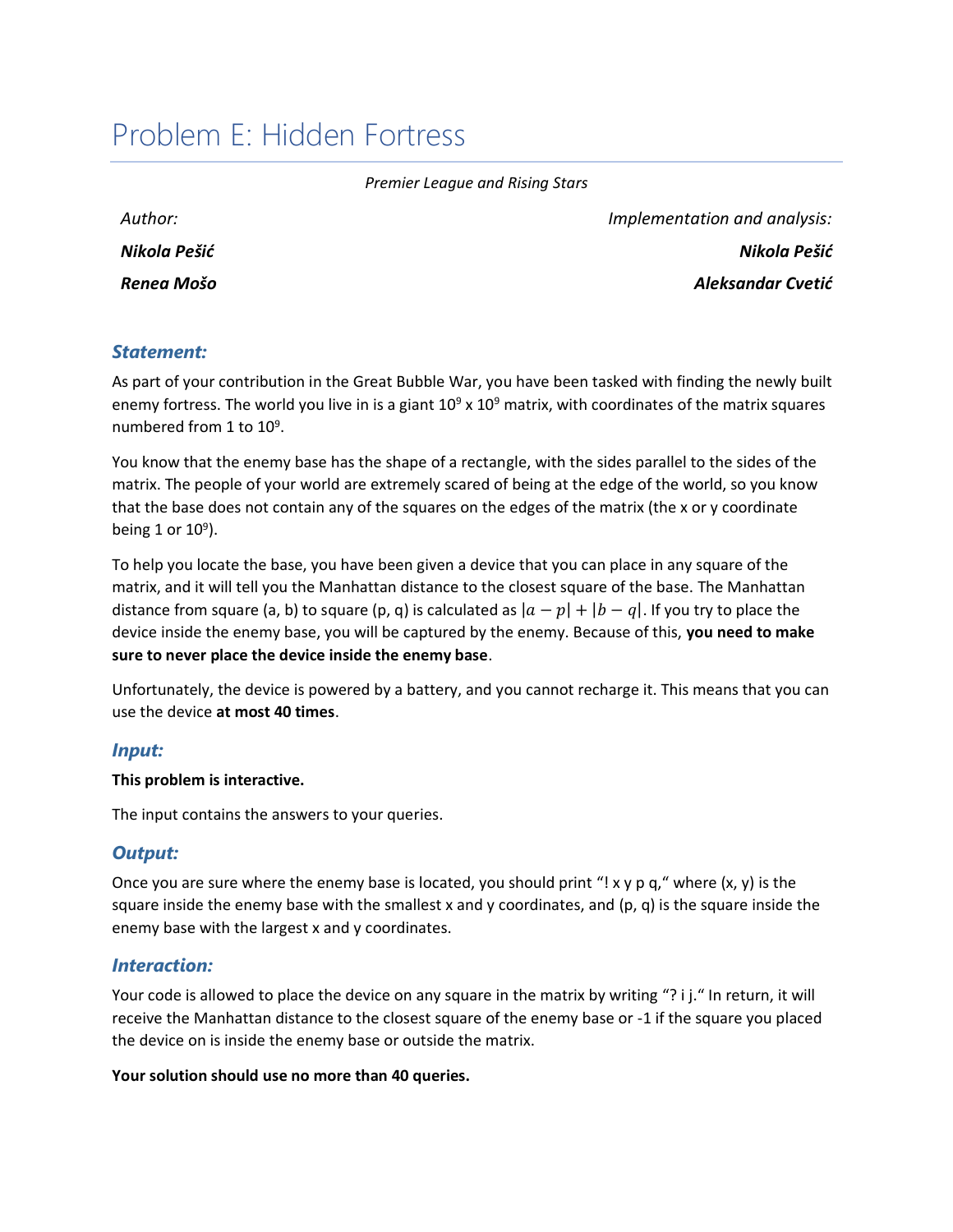*This is an interactive problem. You must use a flush operation right after printing each line. For example, in C++ you should use the function* fflush(stdout), *in Java —* System.out.flush(), *in Pascal —* flush(output) *and in Python —* sys.stdout.flush().

Time and memory limit: 1s / 256 MB<br>Time and memory limit: 1s / 256 MB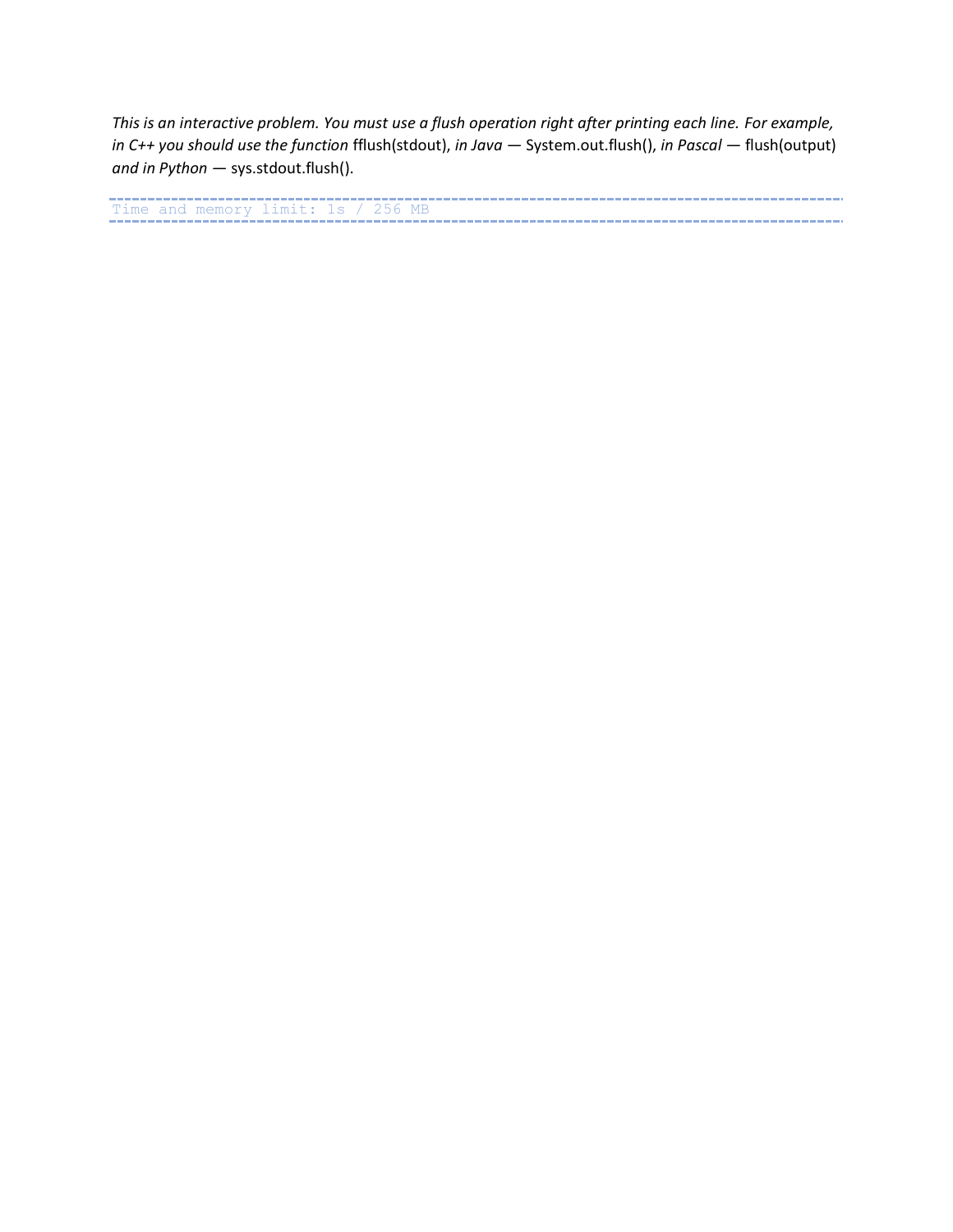#### Solution and Analysis:

Problem can be solved using just 4 queries. We will use the first two queries to find a point on the middle of one side of the fortress by querying Manhatton distance for  $d_1 = query(1, 10^9)$  and  $d_2 =$  $query(10^9, 10^9)$  . By getting these two distances we can now calculate  $y_m$  coordinate of middle of one side of the fortress.  $y_m = 1 + \frac{10^9-1-d_1+d_2}{2}$ 2

Then by querying  $d_3 = query(10^9, y_m)$  we can get distance from one side of the fortress and from querying  $d_4 = query(1, y_m)$  we can get distance from other side.

Then we can calculate coordinates of all four corner points of the fortress:

$$
x = 1 + d_4
$$
  

$$
y = 1 + |d_2 - d_3|
$$
  

$$
p = 10^9 - d_3
$$
  

$$
q = 10^9 - |d_1 - d_3|
$$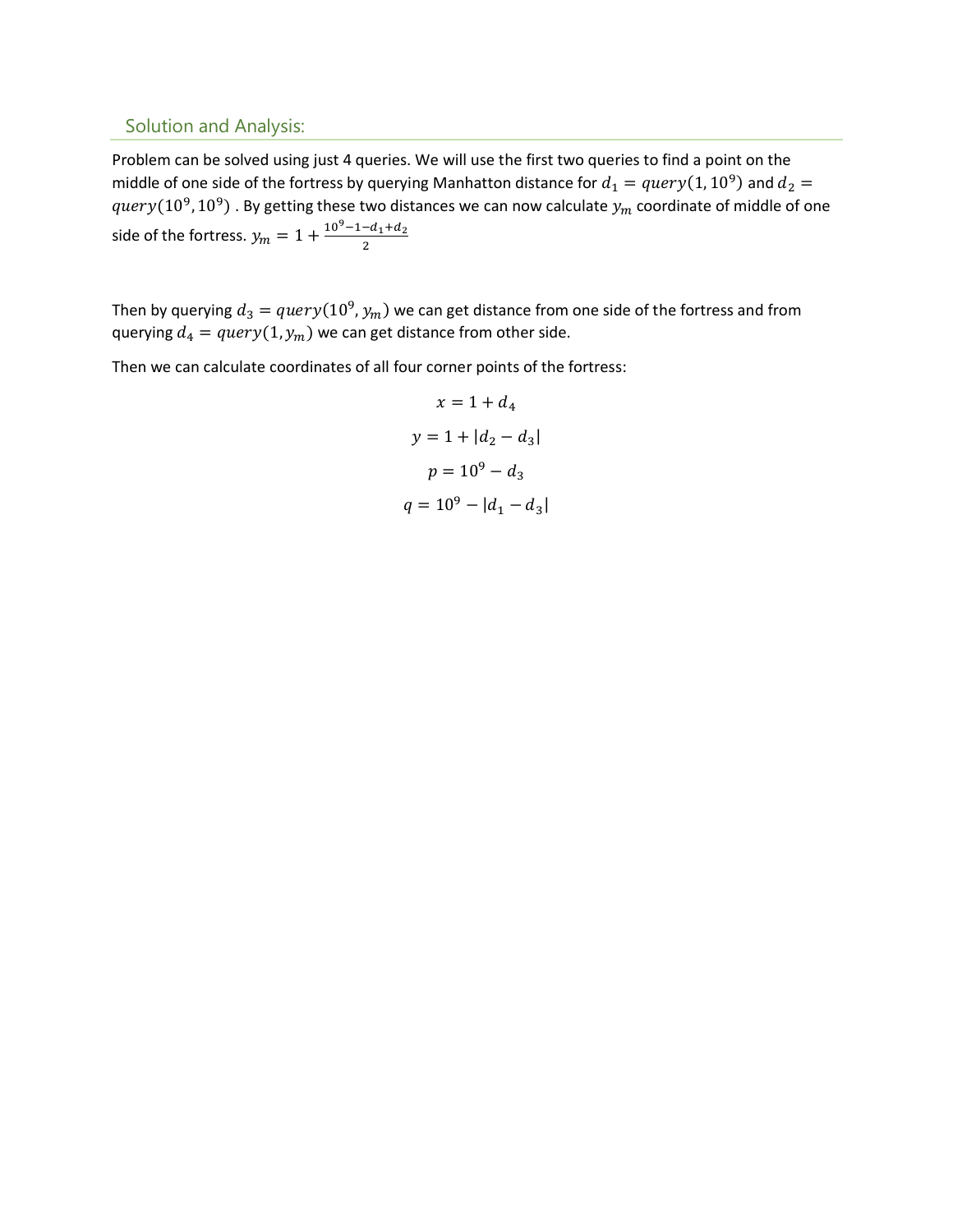## <span id="page-15-0"></span>Problem F: Restaurant Game

*Premier League and Rising Stars*

*Author:* 

*Aleksandar Damjanović*

*Implementation and analysis: Aleksandar Damjanović Uroš Berić*

#### *Statement:*

Alice and Bob always had hard time choosing restaurant for the dinner. Previously they performed Eenie Meenie Miney Mo game, but eventually as their restaurant list grew, they had to create a new game.

This new game starts as they write restaurant names on  $N$  cards and align the cards in one line. Before the game begins, they both choose starting card and starting direction they are going to. They take turns in order one after another. After each turn, they move one card in their current direction. If they reach the end or beginning of the line of cards they change direction. Once they meet in a card, the card is marked for removal and is removed the first moment they both leave the card.

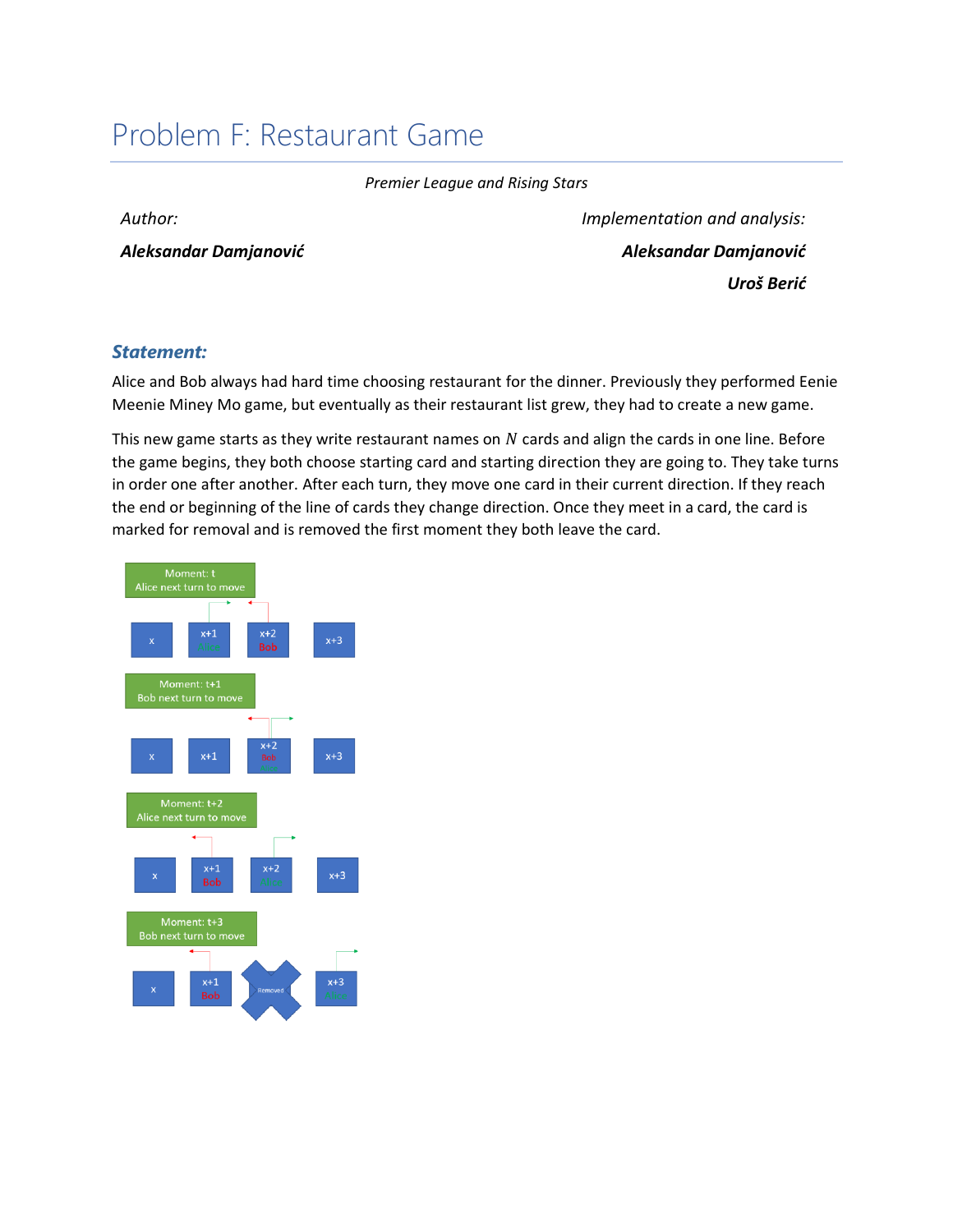They repeat this process until there is only one restaurant card left. Since there are a lot of restaurant cards, they are bored to simulate this process over and over and need your help to determine the last card that remains. Can you help them?

#### *Input:*

The first line of the input is one integer  $T$  representing number of test cases.

Each test case contains 3 lines:

The first line contains an integer  $N$  representing initial number of cards.

Next line contains two integer values  $A, B$  representing starting 0-based index of the card in the array.

Last line contains two strings  $D_A$ ,  $D_B$  representing starting direction of their movement. Direction is represented with lower case English letters and can either be "left" or "right".

#### *Output:*

The output contains  $T$  integer number – the 0-based index of the last card that remains for every test case in order.

#### *Constraints:*

- $1 \le T \le 10^4$
- 2  $\leq N \leq 10^{18}$
- $\bullet$  0  $\leq$  A, B  $\lt N$
- $A \neq B$
- $D_A, D_B \in \{left, right\}$

#### *Example input:*

```
1
4
0 1
left right
```
#### *Example output:*

0

#### *Explanation:*

Note that since Alice is starting at the beginning of the line even though her initial direction is left, on her next move she will go right.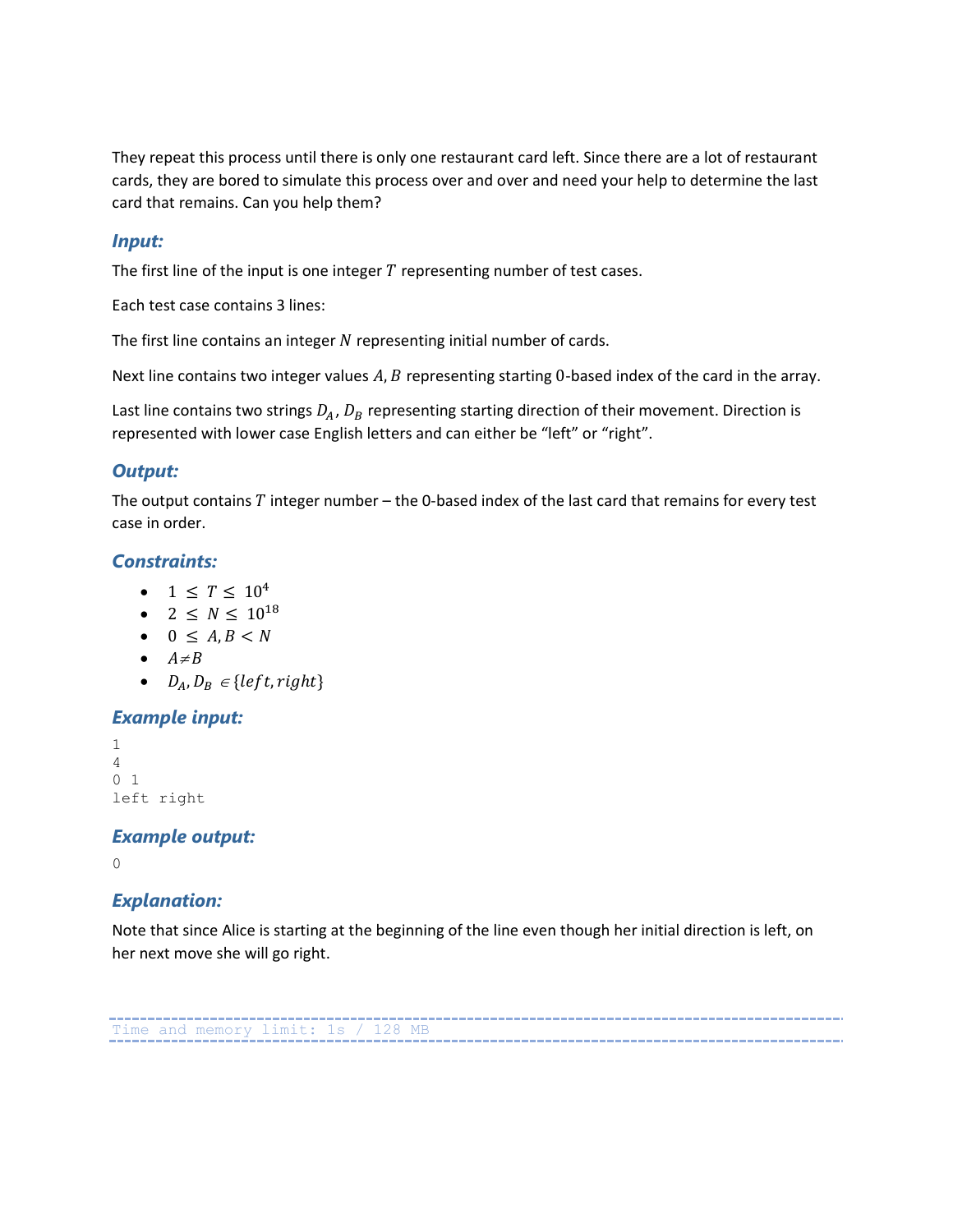#### Solution and analysis:

Firstly, let's narrow down possibilities for the solution by proving the following statement:

#### *The last node that remains is either node with index* **0** or node with index  $N - 1$ .

Let's assume that node **0** is about to be removed. We are then in a situation as following: **ABOO...OO**, where A is Alice standing on node **0**, B is Bob standing on one node to the right, **O** are the rest of the nodes and it's the Bobs move to go left. After that they both will be moving in the right direction removing nodes one by one until the far-right node. Same applies when node  $N-1$  is about to be removed. We conclude that when a node at the very end of the list needs to be deleted, all nodes are deleted all the way to the opposite end.

So, if node 0 is deleted before node  $N-1$ , node  $N-1$  is the last to stand and vice versa.

Thus, the solution is either node 0 or node  $N - 1$ .

Let's go to the situation in which directions of Alice and Bob are equal. If initial directions are opposite, then we need to calculate which player will come to the edge first where he will change the direction.

Let's assume their initial directions are opposite. If Alice is left to Bob and he moves to the right, it means that the two players will meet at some point, so one node will get deleted in the process. Afterwards, once we determine which player will come to the edge first and the number of moves it takes him to do that, we will then calculate their new positions and distance between them, also paying attention if they have met in which case, we will just decrease the distance by one.

Now, they are moving in the same direction. Note that when the players meet and a node gets deleted, the next time they have the same direction the distance between them will be less than before. Every time after (or before, if you wish) they meet there will be a situation in which they have the same direction, because they move alternately one player will always come to the edge first and change his direction. That means the distance between them decreases by one every time they meet, and in between their meetups the direction changes, alternately. When we find the first position in which they have the same direction, we can determine after how many meetups and changes of the direction will there be no nodes between them (the distance will become 0) and they will be deleting nodes one by one in the direction they are moving.

We have found the position in which they have the same direction and the distance between them. They moved the same number of steps after their initial position, so the next to move is Alice.

Let us say we are in the following situation:

*...B000A...* and they both move left. The distance between them is 4 and they move left, after next meetup it will be 3 and the direction will be right etc. At the end the distance between them will be 1 (*...AB...*) and they will be moving right. Here the players will just start removing nodes one by one to the far right, thus the last one standing will be node 0. (Note that they can't remove node 0 before node n-1 this way because Alice is left to Bob and he moves right first).

Let's see the following situation: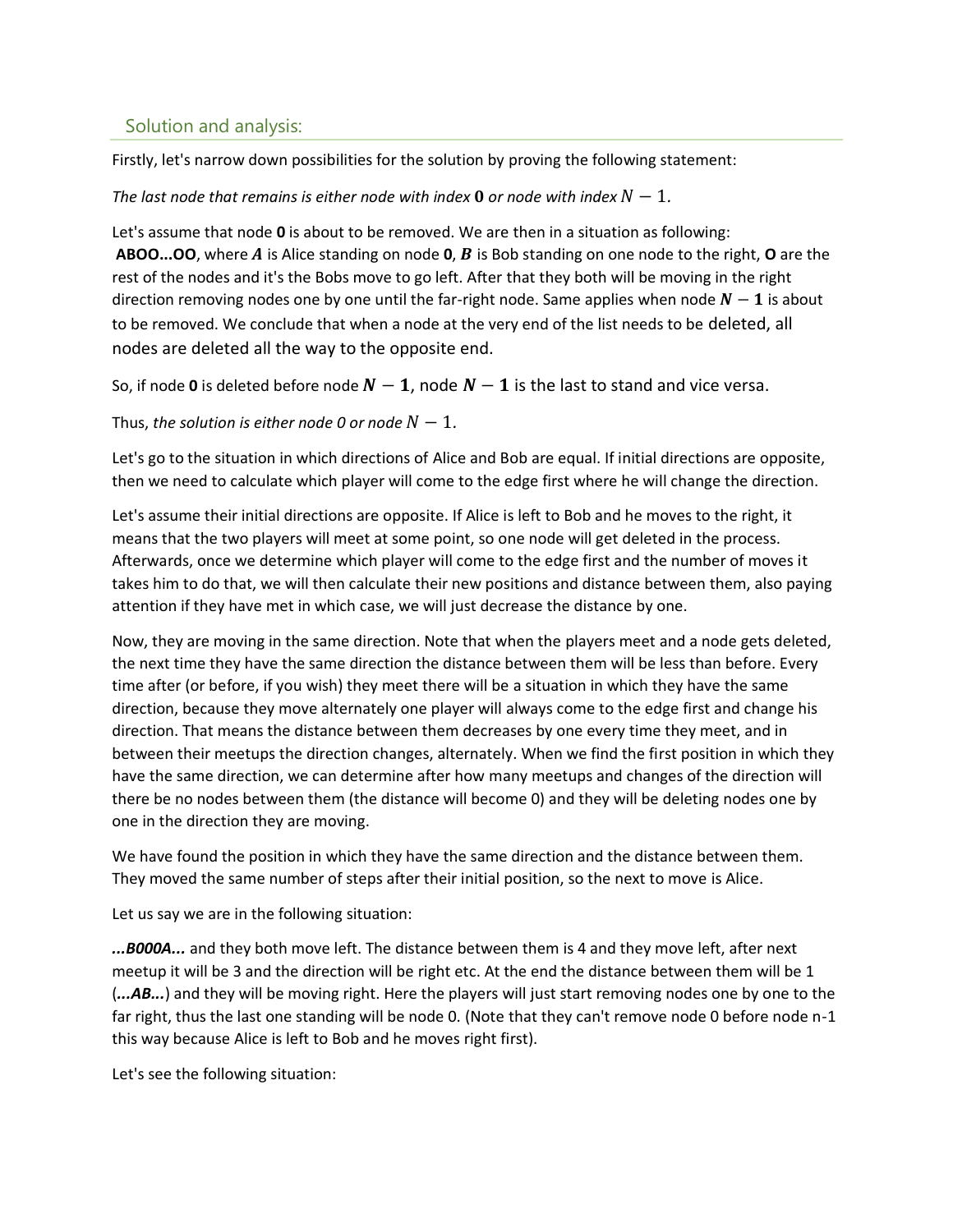*...B000A...* and they both move right. The distance between them is 4 and they move right, after the next meetup, it will be 3 and the direction will move left etc. At the end the distance between them will be 1 (*...AB...*) and they will be moving left. In this situation they still will not be removing nodes one by one because Alice is moving away from Bob, so they will need one more meetup. So, when at the start Alice is moving away from Bob, they need one more meetup to start removing nodes one by one.

Knowing this, their positions in which they have the same direction for the first time thus the distance between them and the direction they are moving to, we can determine what node will be the last one standing. If at the beginning Alice moves away from Bob, we can just increase the initial distance by 1. If the initial distance is divisible by 2, by the time it becomes 1 they will be moving in the opposite direction.

If the initial distance is 4, they are moving left and Alice is not moving away from Bob, when the distance becomes 1, they will be moving right and thus the last node standing will be node 0 (like in the first example above). If the initial distance is 4, they are moving right and Alice is moving away from Bob, we can just say that the initial distance between them is 5. When the distance becomes 1, they will be moving right, so also in this case node 0 is the last one to stand (like in the second example above).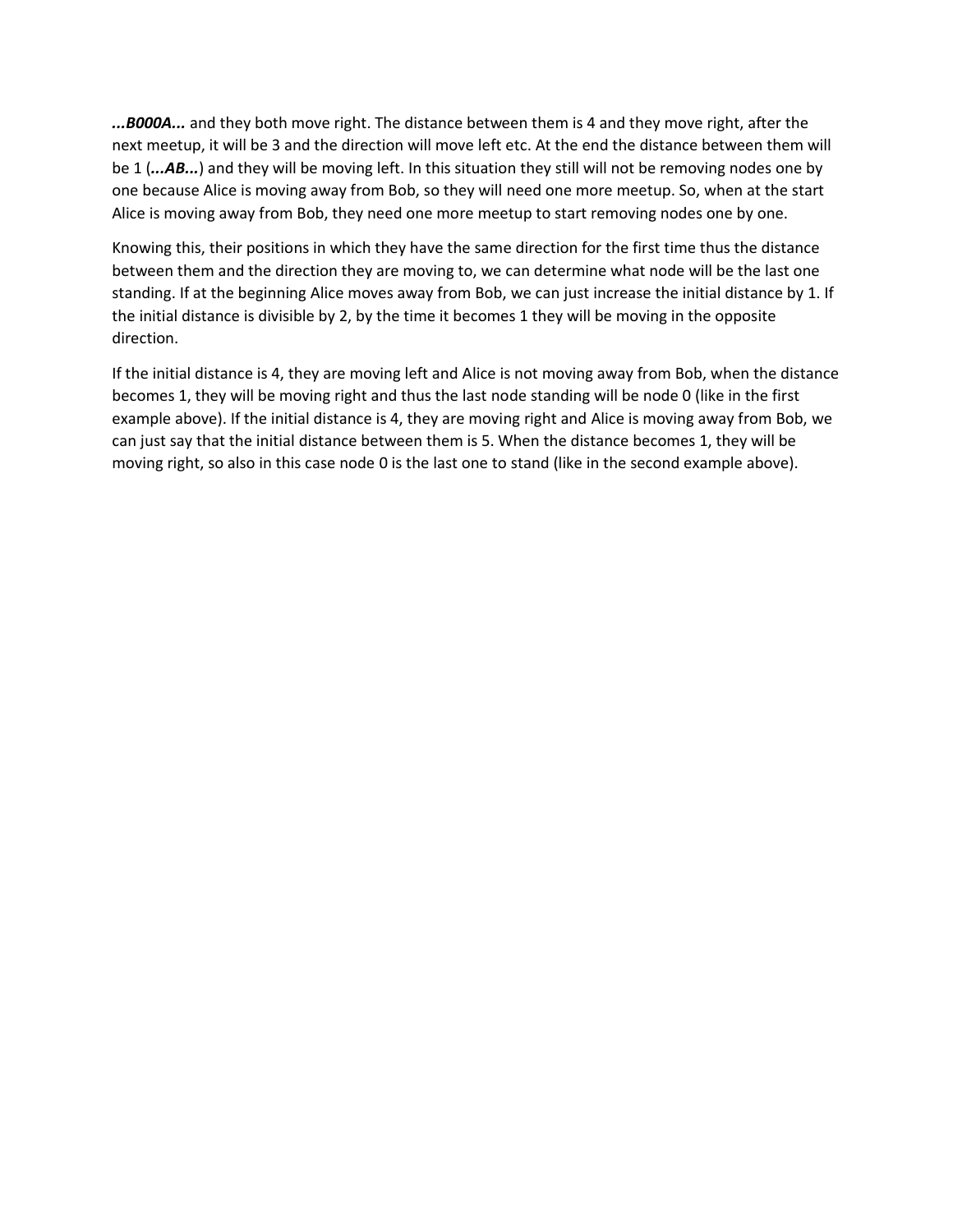## <span id="page-19-0"></span>Problem G : Weights

*Premier League and Rising Stars*

*Author: Pavle Janevski* *Implementation and analysis: Pavle Janevski Ivan Jevtić*

#### *Statement:*

You are given an array A of length N weights of masses  $A_1, A_2...A_N$ . No two weights have the same mass. You can put every weight on one side of the balance (left or right). You don't have to put weights in order  $A_1,...,A_N$ . There is also a string S consisting of characters 'L' and 'R', meaning that after putting the  $i_{th}$  weight (not  $A_i$  but  $i_{th}$  weight of your choice) the left or right side of the balance should be heavier. Find the order of putting the weights on the balance such that rules of string  $S$  are satisfied.

#### *Input:*

The first line contains one integer  $N$  - the number of weights

The second line contains n distinct integers  $A_1, A_2, \ldots, A_N$  - weights given The third line contains string S of length N consisting only of letters 'L' and 'R' - string determining which side of the balance should be heavier after putting the  $i_{th}$  weight of your choice

## *Output:*

The output contains  $N$  lines. In every line, you should print one integer and one letter - integer representing the weight you are putting on the balance in that move and the letter representing the side of the balance where you are putting the weight. If there is no solution, print **-1**.

#### *Constraints:*

- $1 \le N \le 2 * 10^5$
- $1 \le A_i \le 10^9, 1 \le i \le N$

#### *Example input 1:*

5 3 8 2 13 7 LLRLL *Example output 1:*  $3<sub>L</sub>$ 2 R 8 R 13 L 7 L *Explanation 1:*

Explanation for the test case: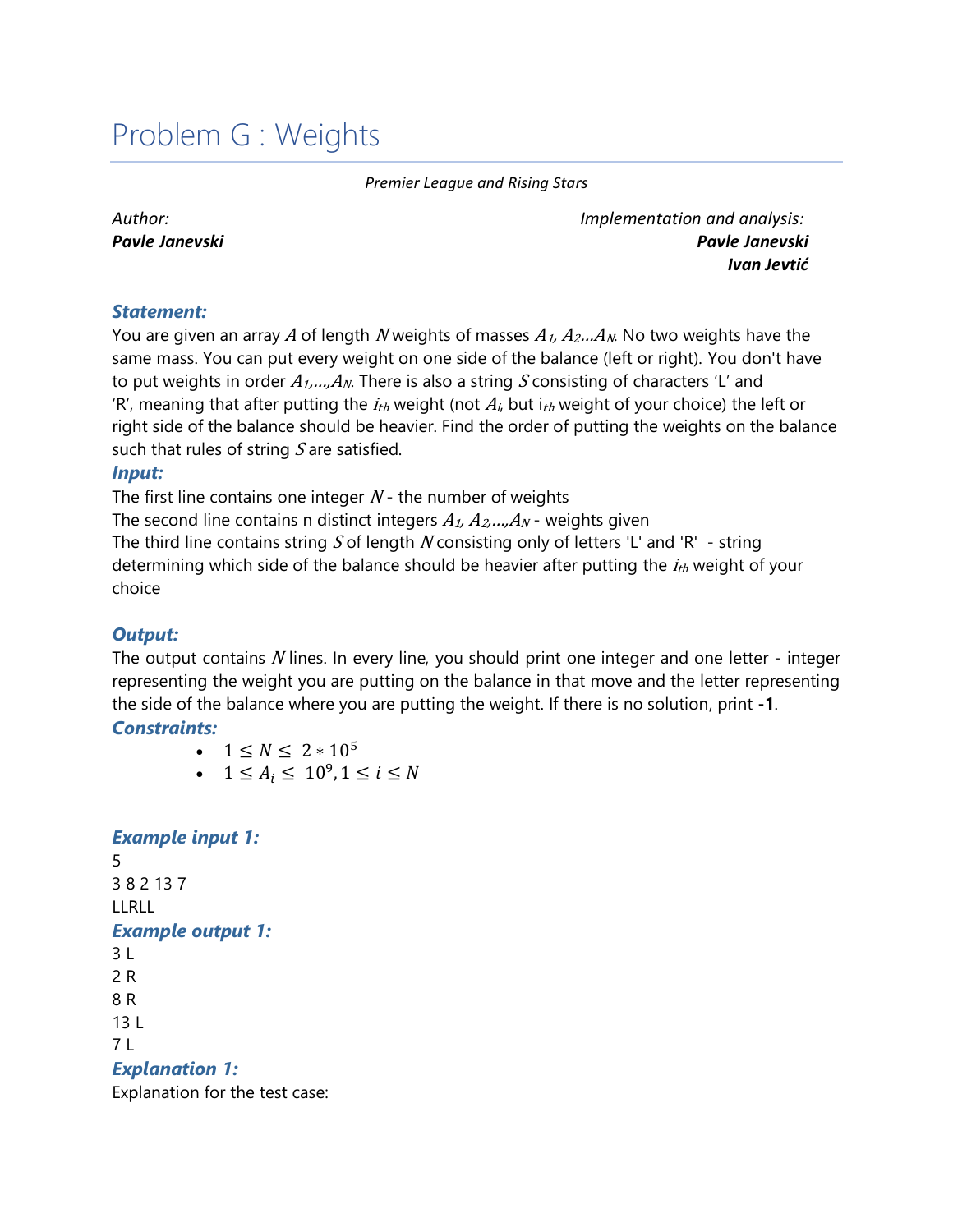- after the 1<sup>st</sup> weight: 3 L (left side is heavier)
- after the 2<sup>nd</sup> weight: 2 R (left side is heavier)
- after the 3<sup>rd</sup> weight: 8 R (right side is heavier)
- after the 4th weight: 13 L (**left** side is heavier)
- after the 5th weight: 7 L (**left** side is heavier)

So, the rules given by string  $S$  are fulfilled and the order of putting the weights is correct.

Time and memory limit: 1s / 256 MB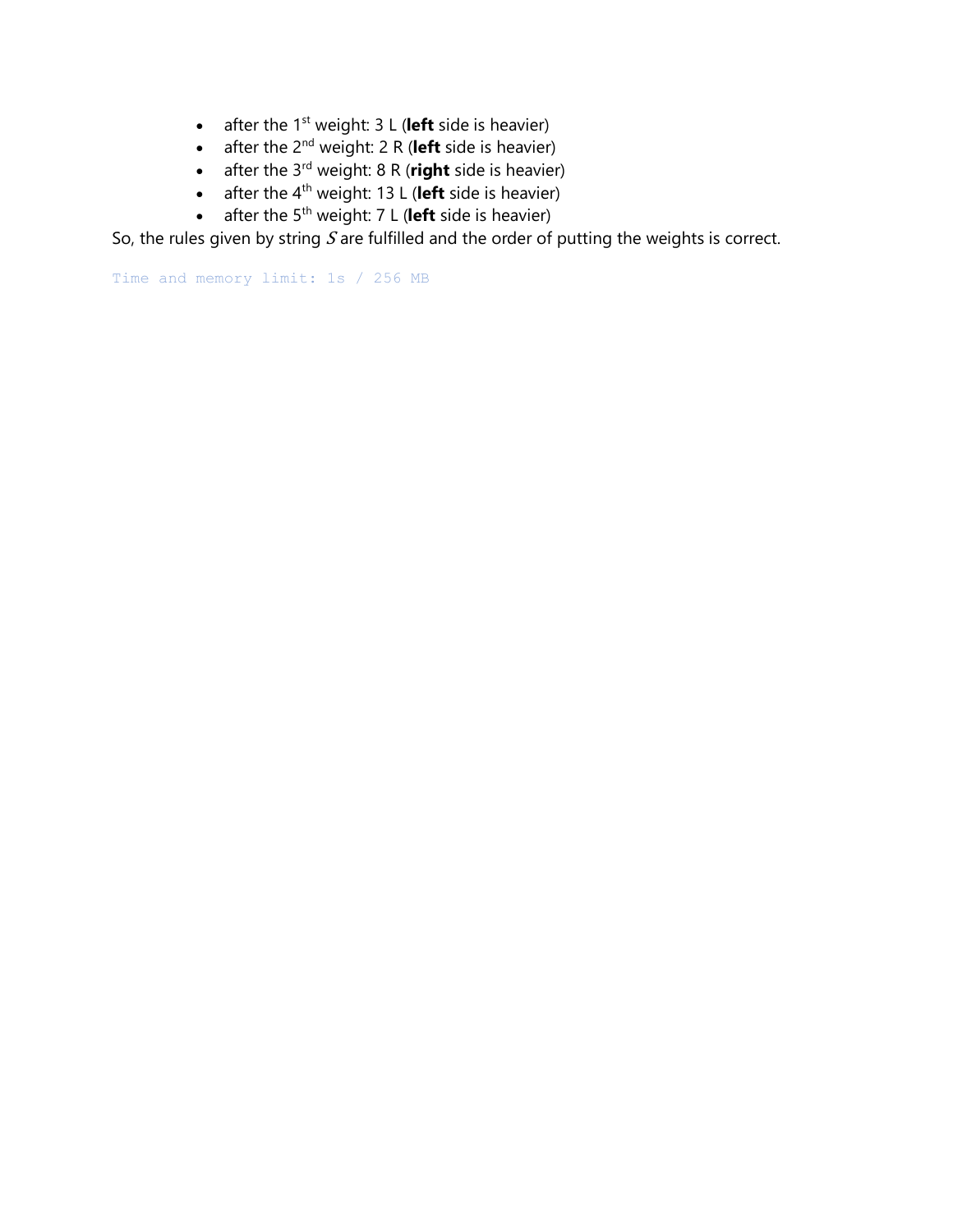### Solution and analysis:

First, we sort the weights. Now there is one key observation in order to solve this task. If we look at a sorted subarray A[L:R] ( $1 \leq l \leq r \leq N$ ), such that weights are distributed alternately ( $A_L$  on one side,  $A_{L+1}$  on opposite side...), heavier side of the balance will always be the one where we put the last weight, the heaviest one.

#### **Proof:** There are 2 options:

Option 1:

We have distributed equal number of weights on both sides and now on side 1 we have:

 $A_L$ ,  $A_{L+2}$ , ...,  $A_{L+2^*K}$  and on side 2 we have:

 $A_{L+1}, A_{L+3}, \dots A_{L+2*K+1}.$ 

On the side 2, every weight is heavier than the corresponding weight on the other side.

 $A_{L+1} > A_{L}, A_{L+3} > A_{L+2}, \ldots A_{L+2^{*}K+1} > A_{L+2^{*}K+1} \rightarrow A_{L+2^{*}i+1} > A_{L+2^{*}i}, 0 \leq i \leq K.$ 

It is easy to see why is side 2 heavier than side 1. So, the side that we put the last weight on is the heavier side.

## Option 2:

We have put the last weight on side 2, and now we have  $A_L$ ,  $A_{L+2}$ , ...,  $A_{L+2^{*}K}$  on that side, and  $A_{L+1}$ ,  $A_{L+3}$ , ...  $A_{L+2*K-1}$  on side 1. If we eliminate  $A_L$  on side 2, we have the same number of weights on both sides. The pairs are:

 $A_{L+1}$  -  $A_{L+2}$ ,  $A_{L+3}$  -  $A_{L+4}$ , ...  $A_{L+2*K-1}$  -  $A_{L+2*K}$ . From these pairs, we see that all the heavier weights from pairs belong to side 2. On top of that if we add the remaining weight  $A_{100}$ , we can see the side that we put the last weight on is heavier.

Now after we have sorted the weights, we are going to find the number of switches from one letter to another in string S. So, one switch happens when we go from L to R or vice versa (example: RLR has 2 switches). Let's call the number of switches  $X$ . The first weight we are going to put on the balance, on the side represented with the first letter, is going to be the one on position N **-** X in the sorted array. Now we keep two pointers, let's call them left and right pointer, and both of them are at the  $(N - X)_{\text{th}}$  position at the beginning. We go through the string S, starting from the 2<sup>nd</sup> letter (because we have already put the first weight), and we have two cases. When we do not switch from one letter to another, we decrease the left pointer and put the weight on which the left pointer now points. The side we are putting the weight is opposite from the side we put the weight where the left pointer was previously pointing. We are doing the similar thing when we make the switch, the difference is just that we increase the right pointer and put it on the side different from the side we put the previous element the right pointer was pointing at.

Why does this work? We put the first weight on the side represented by the first letter of the string. Every time we make a switch, we move the right pointer and put it on the opposite side, that side is going to be exactly the side that should be heavier because we only move it when we make a switch, so X times in total. When we don't make a switch, we move the left pointer, and the balance doesn't change.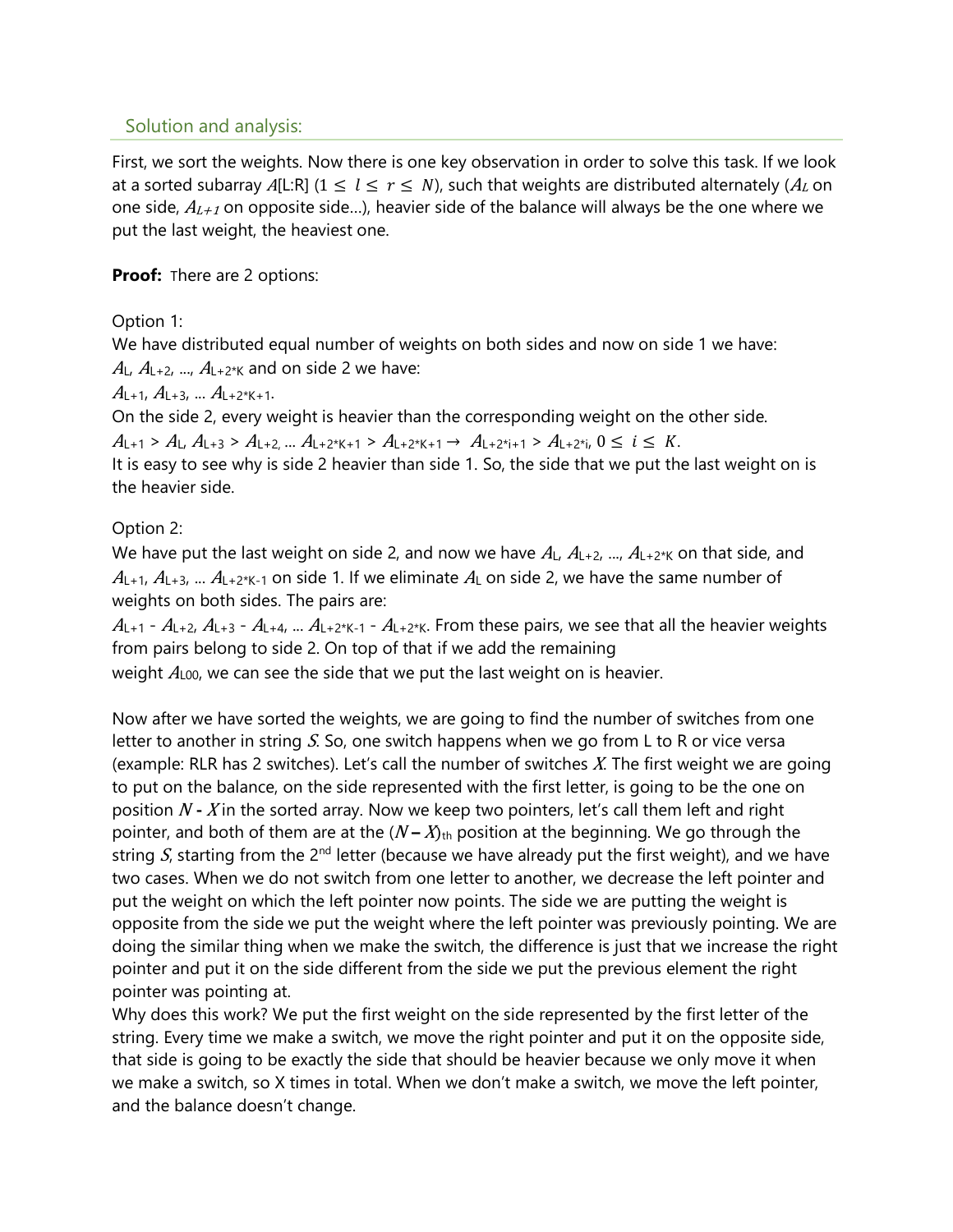Note: It is always possible to find the answer, if you follow the algorithm above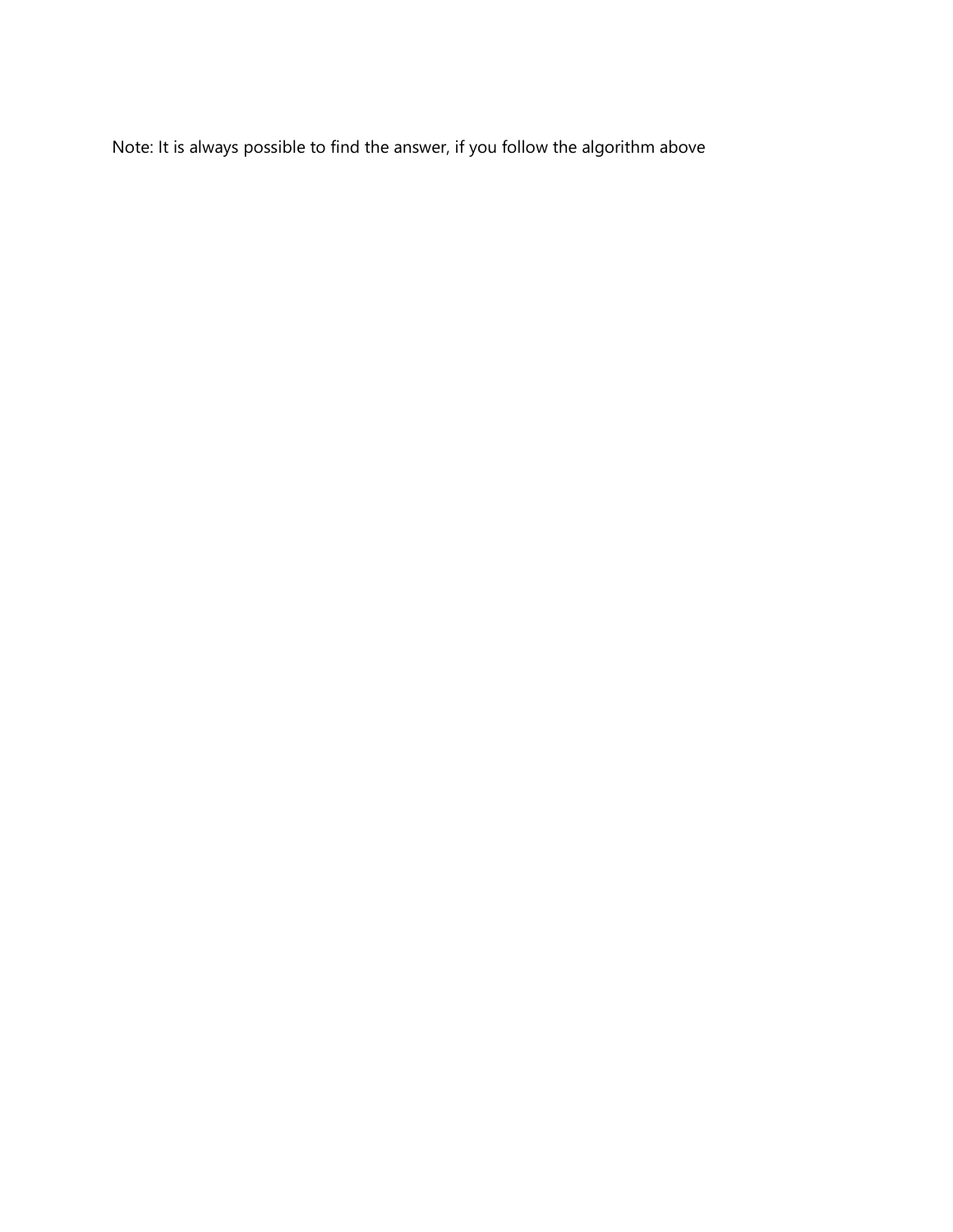## <span id="page-23-0"></span>Problem H: Shortest path

#### *Premier League and Rising Stars*

*Author: Ivan Jevtić* *Implementation and analysis: Ivan Jevtić Petar Vasiljević*

#### *Statement:*

You are given N points on an infinite plane with Cartesian coordinate system on it.  $N-1$  points lay on one line, and one point isn't on that line. You are on point  $K$  at the start, and the goal is to visit every point. You can move between any two points in a straight line, and you can revisit points. What is the minimum length of the path?

#### *Input:*

The first line contains two integers:  $N$  - the number of points, and  $K$  - the number of the starting point.

Each of the next N lines contain two integers,  $A_i$  and  $B_i$  – coordinates of the  $i_{th}$  point.

#### *Output:*

The output contains one number – the shortest path to visit all given points starting from point <sup>K</sup>. The absolute difference between your output and the solution shouldn't exceed **10-6** .

#### *Constraints:*

- $3 \le N \le 2 * 10^5$
- $-10^6 \le A_i, B_i \le 10^6, 1 \le i \le N$

#### *Example input 1:*

#### *Example output 1:* 7.478709

#### *Explanation 1:*

The shortest path consists of these moves:

 $2 - 5$  $5 - > 4$  $4 - 1$  $1 - > 3$ There isn't any shorter path possible.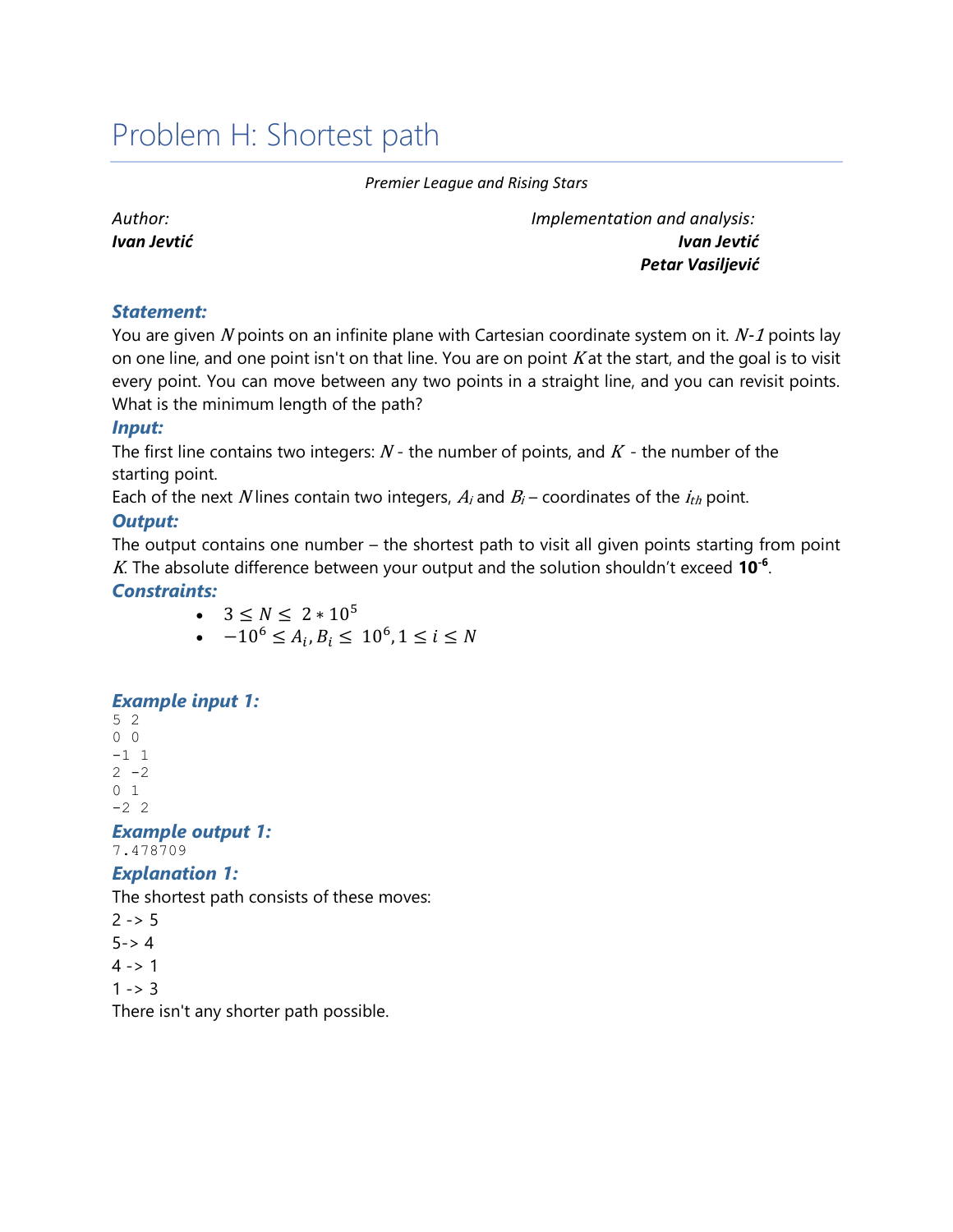

First, let us sort points by  $x$  coordinate. This way we can enumerate points in some order. Besides that, we also must find a point that is not on the given line. We can solve this with some easy math. One of the solutions is to take first 4 points from sorted order and calculate values of slopes between 1st point (by order) and other 3. If there is a value that differs from the other 2, then that point is outside the line. Otherwise, just keep iterating over points and find the one such that a slope is different than the ones calculated before.

Now, let us enumerate points on the same line from 1 to  $N - 1$  and the point outside the line as  $N$ . Also, let's say that we have some indicators of leftmost and rightmost unvisited points,  $L$  and R. In our case, at the beginning,  $L = 1$  and  $R = N - 1$ .

Observation: We are never going to alternate moves between two points such that none of them is one of  $L$  or  $R$ . This way we would never "shrink" our range so pathing would not become optimal. Therefore, optimal strategy is to reach  $L$  or  $R$  as soon as possible.

So, let us fix some point *i* such that  $K \le i \le R$  and say that in two passes we reach both L and i. There are two possibilities, one is to do movement  $K->i->L$  and the other one is  $K->$  $L->i$ . In both cases, next move is to reach point N that is not part of the line and then come back to point  $i + 1$ . After that we should just go from  $i + 1$  to R. Therefore, solution for such  $i$  is: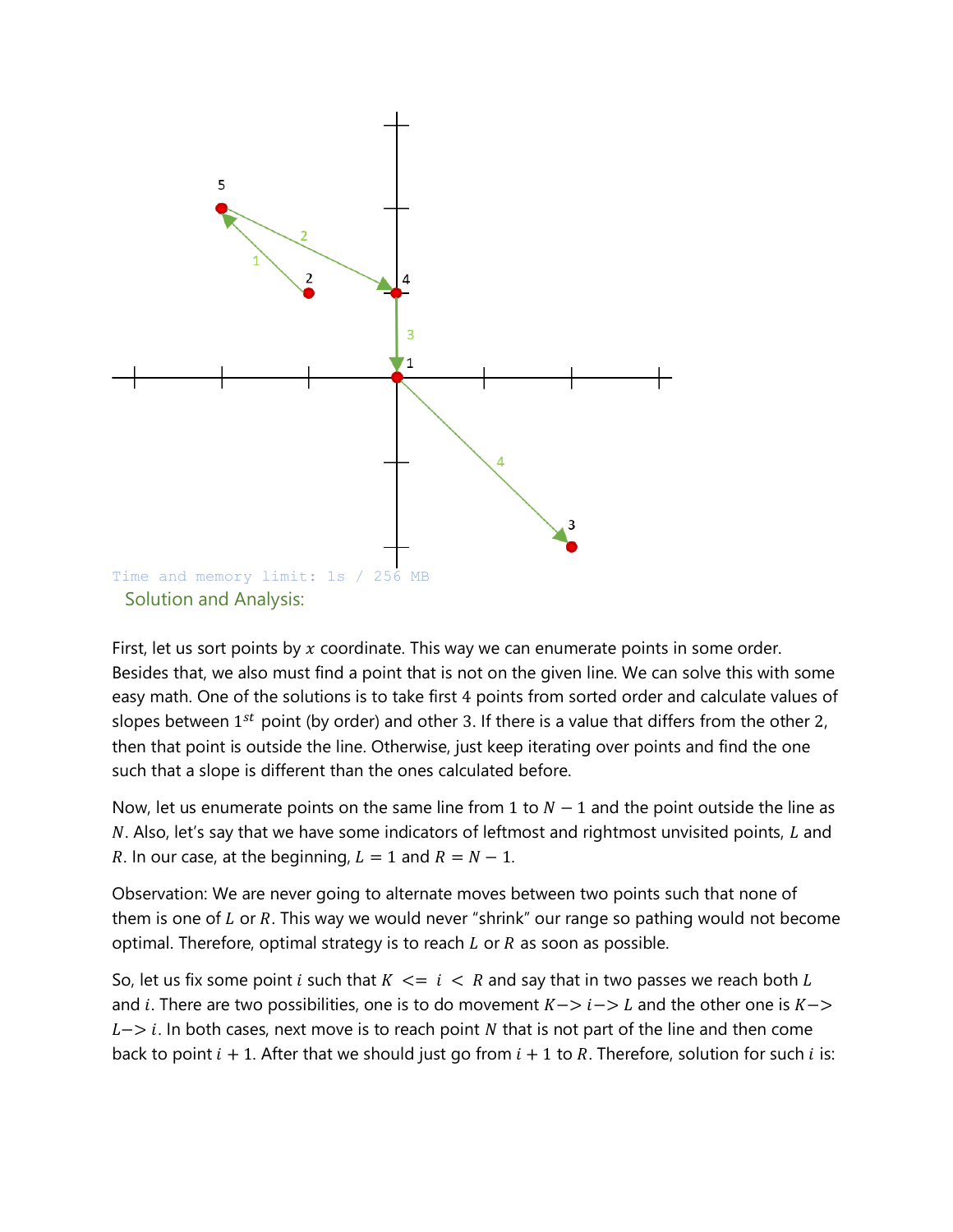$$
min\left(\frac{dist(K,i) + dist(i,1) + dist(1,N) + dist(N,i+1) + dist(i+1,N-1)}{dist(K,1) + dist(1,i) + dist(i,N) + dist(N,i+1) + dist(i+1,N-1)}\right)
$$

Similar thing can be calculated in case that we pick such *i* where  $L < i < K$ . In this case the solution is:

$$
min\left(\frac{dist(K,i) + dist(i,N-1) + dist(N-1,N) + dist(N,i-1) + dist(i-1,1)}{dist(K,N-1) + dist(N-1,i) + dist(i,N) + dist(N,i-1) + dist(i-1,1)}\right)
$$

We can use the same formula for cases  $i = L$  and  $i = R$  but we must be careful of points  $i + 1$  or  $i - 1$  that don't exist in one of these formulas (just count it as a distance equal to 0).

One edge case is if starting point is the one outside of the line. Solution for this case is simply:

$$
dist(1, N-1) + \min\big(dist(1, N), dist(N-1, N)\big)
$$

Overall time complexity is  $O(N \log N)$  since we're sorting points by x coordinate.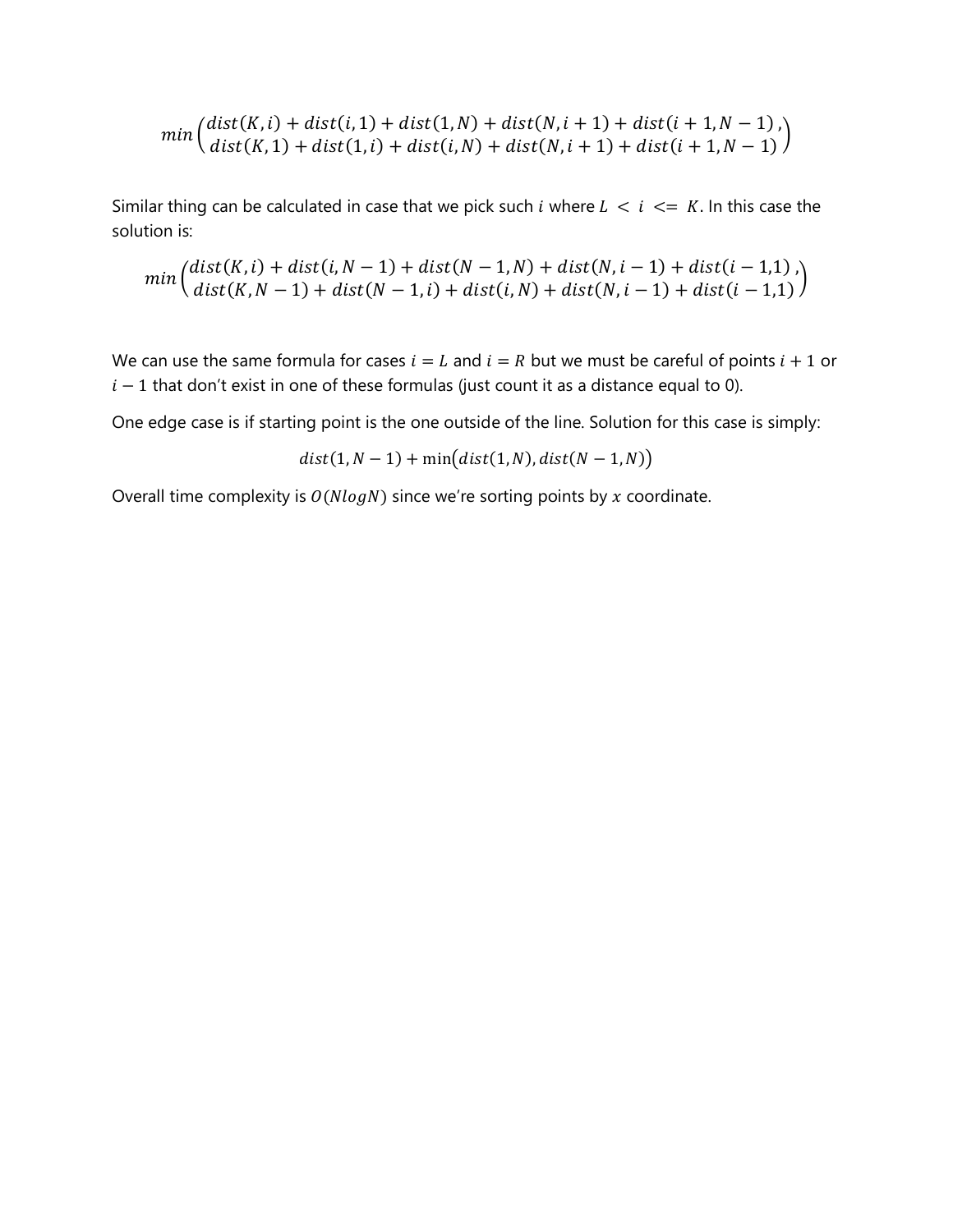## <span id="page-26-0"></span>Problem I: Bob's Beautiful Array

*Premier League and Rising Stars*

| Authors:     |
|--------------|
| Nikola Pešić |
| Renea Mošo   |

*Implementation and analysis: Nikola Pešić Renea Mošo*

#### *Statement:*

Bob really likes playing with arrays of numbers. That's why for his birthday, his friends bought him an interesting machine – an array beautifier. The array beautifier takes an array  $A$  consisting of  $N$  integers, and it outputs a new array  $B$  of length  $N$  that it constructed based on the array given to it. The array beautifier constructs the new array in the following way: it takes two numbers **at different indices** from the original array and writes their sum to the end of the new array. It does this step  $N$  times - resulting in an output array of length  $N$ . During this process, the machine can take the same index multiple times in different steps. Bob was very excited about the gift that his friends have given him, so he put his favorite array in the machine. However, when the machine finished, Bob was not happy with the resulting array. He misses his favourite array very much and hopes to retrieve it. Given the array that the machine outputted, help Bob find an array that could be the original array that he put in the machine. Sometimes the machine makes mistakes, so it is possible that no appropriate input array exists for the array it has outputted. In such case, let Bob know that his array is forever lost.

#### *Input:*

The first line contains one positive integer  $N$  – the length of the array the machine outputted.

The second line contains  $N$  integers – the elements of the array the machine outputted.

#### *Output:*

If an appropriate input array exists, print "*YES, "* followed by the input array in the next line.

Otherwise, print "*NO.* "

#### *Constraints:*

- $2 < N < 10^3$
- $1 \leq B_i \leq 10^6$ , the array the machine outputted
- $-10^9 \le A_i \le 10^9$ , Bob's original array

#### *Example input 1:*

 $\mathfrak{D}$ 5 5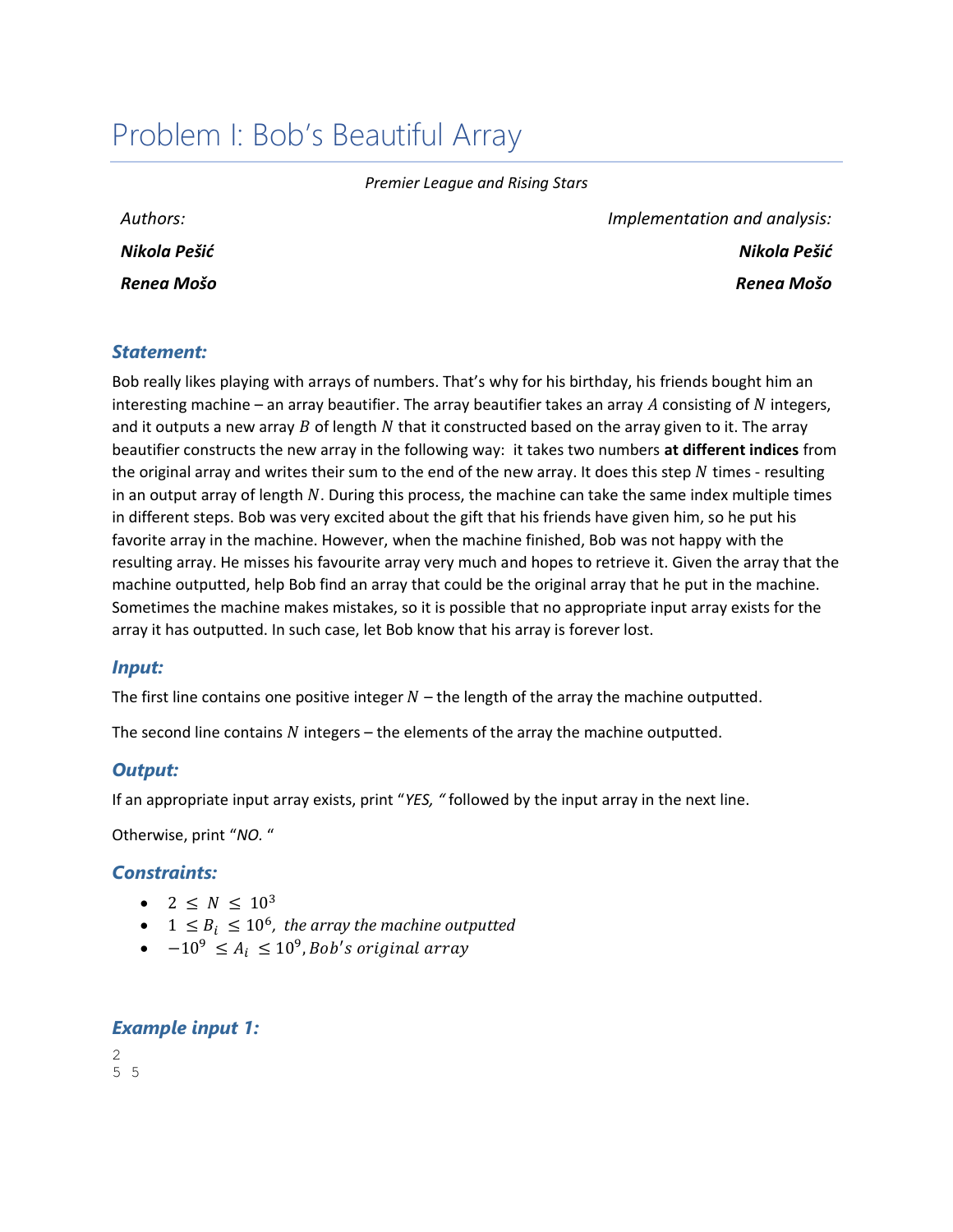## *Example output 1:*

YES 2 3

## *Example input 2:*

3 1 2 3

### *Example output 2:*

YES 0 1 2

### *Example input 3:*

3 2 4 5

## *Example output 3:*

NO

### *Example input 4:*

4 1 3 5 7

### *Example output 4:*

YES  $6 -3 4 1$ 

Time and memory limit: 1s / 256 MB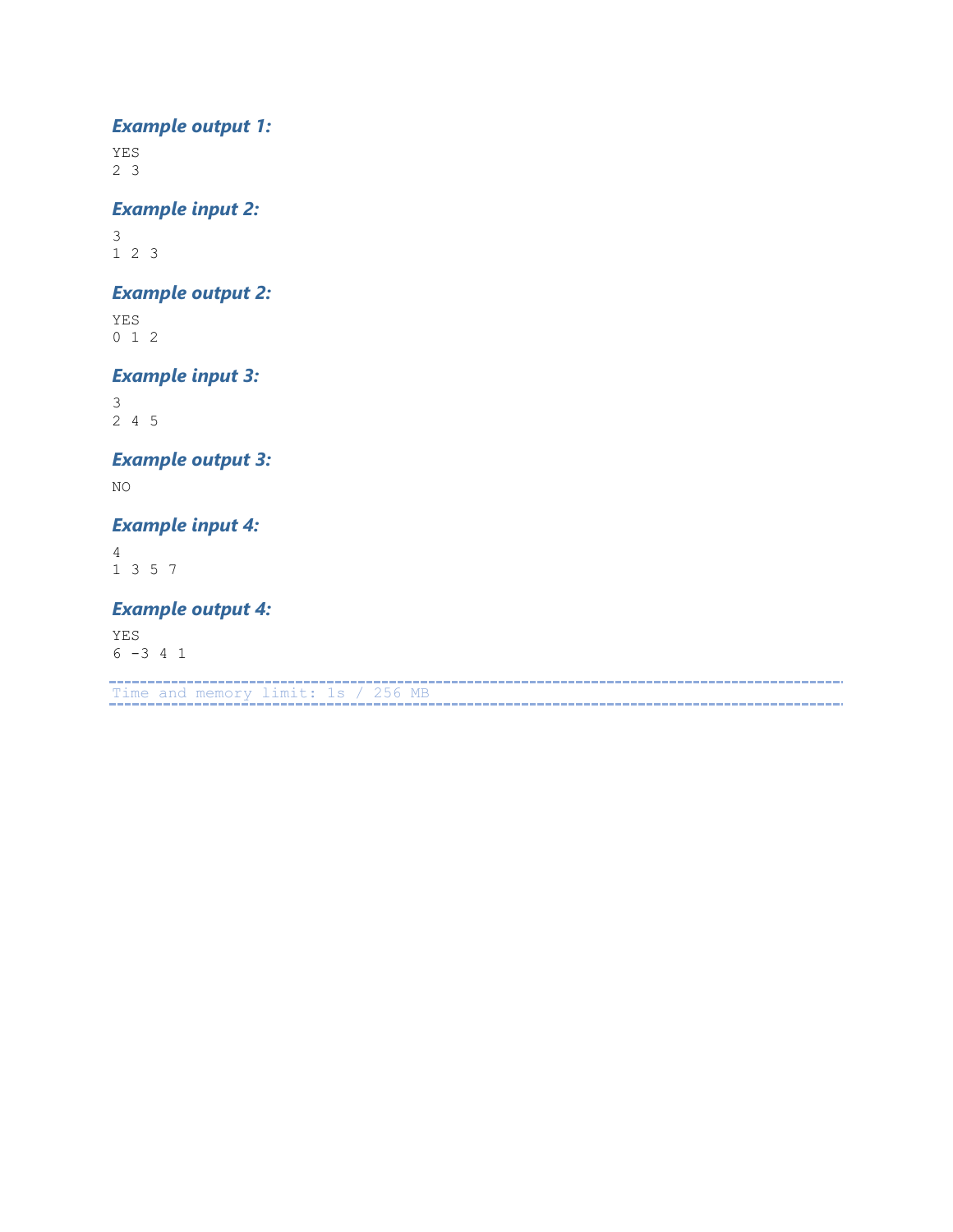### Solution and analysis:

If the array the machine outputted has any duplicates, we can just remove the duplicates, and replace them with zeros.

Now let us look at the elements in the original array as nodes in a graph, and an operation that the machine performs on two elements as an edge between those two elements. Now we have a graph with  $N$  nodes and  $N$  edges, notice that there must exist a cycle in this graph.

If we can find some elements in the array that machine outputted that we can form a cycle with, we can "attach" the remaining elements to some node in the cycle to generate an appropriate input array. Let's take for an example an output array "1 3 5 7 11 13, "notice that we can form a cycle with elements 1 3 5 7: input elements 0 3 4 1 are an example of 4 nodes that will form the cycle (0+3=3, 3+4=7, 4+1=5, 1+0=1). Now when we have the cycle, we can for example choose 1 as the node we will "attach" the remaining elements to, and get "0 3 4 1 10 12" as a valid input array. So, our problem is reduced to finding a cycle.

Now let us discuss when we can find a cycle. For a cycle of 3 elements "A B C" in the output array, lets mark one of the 3 elements in the input array as X, now we will have the two other elements be  $A - X$ , and  $B - A + X$ . When we look at the C branch that connects  $B - A + X$  and X, we find that the following must hold:  $C - B + A - X = X$ , or  $X = \frac{C - B + A}{2}$  $\frac{B+A}{2}$ . This means that if we can find 3 numbers A, B and C such that their sum is divisible by 2, we can construct a solution. This will happen when we have 3 even numbers, or 2 odd and 1 even number.

Notice that for  $N \geq 4$ , if we have an even number in the output array, we will always be able to find an appropriate triple. For  $N < 4$ , if there are no duplicates, and we can not form a cycle of length 3 as described, the answer is "NO. "

Now we are left to deal with the case where we have no duplicates, and all the elements are odd. Notice that for every cycle of odd length, a similar rule as the one for a length of 3 must be satisfied (the sum of the numbers must be even), and that can never happen if all the numbers are odd.

So, we are now left with searching for a cycle of even length. Let us write out the equations for a cycle of length 4. Label the numbers in the array the machine outputted as "A B C D" and we will do the same thing we did for the length of 3. Start with X, the next element will be  $A - X$ , the next  $B - A + X$  and the final will be  $C - B + A - X$ , now with the variable D, we will have the equation  $D - C + B - A +$  $X = X$ , the X cancels out and we have  $B + D = A + C$ . So, for a cycle of length 4, we need two pairs that have the same sum. For a length 6 cycle we will need two sets of 3 numbers with the same sum. For 8, we will need two sets of 4 numbers with the same sum, and so on.

If we cannot find two sets of the same size with the same sum, the answer is "NO" since there is no way left to form a cycle.

Once we have two sets (of the same size) with the same sum, we can form a cycle by taking a number from the first set for the first edge, a number from the second for the second edge, a number from the first set for the third edge and continue alternating between the sets to form a valid cycle. As  $X$  canceled out in our equation, we can set the first node in our cycle to any value, for example 0. And once we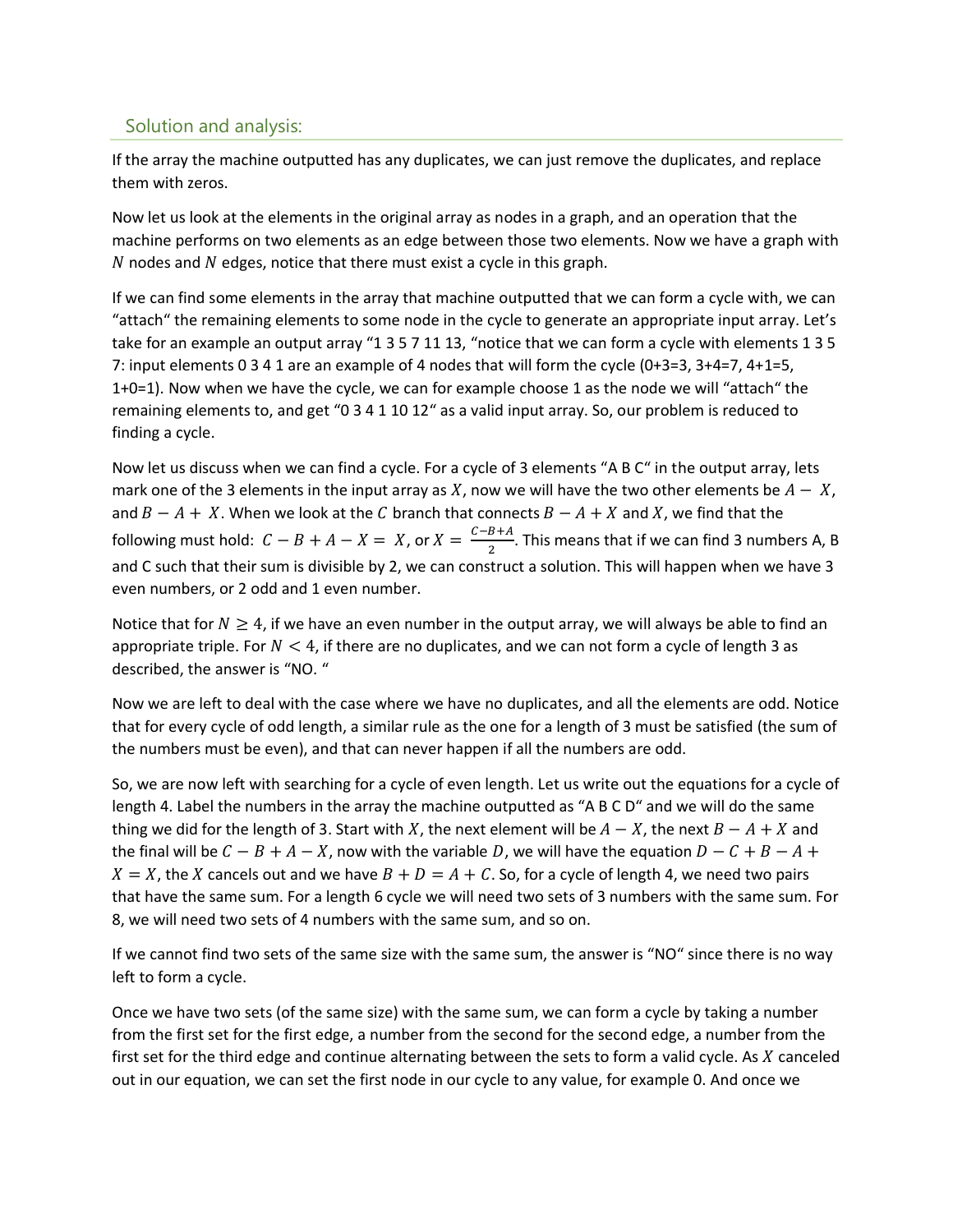finish our cycle, we can just append the remaining elements from the array the machine outputted that were not in the cycle since we have a 0 in the array.

If we have  $N$  numbers in the output array, and we are looking for two sets of size  $S$  with the same sum, we will have  $\binom{N}{S}$  $\binom{N}{S}$  different sets and  $10^6 * S$  different values for the sum. If the number of sets is greater than the number of different values, we will always be able to find two different sets with the same sum (the pigeonhole principle).

Note: if the two sets we find have some numbers appearing in both sets, we can just remove those numbers from both sets and get two sets with the same sum of some smaller size.

Now we can form our solution:

Go through the sets of some size  $S$  in order and we are looking for two sets with the same sum. If we find two sets with the same sum, we can for our solution. If we fail to find two appropriate sets of size  $S$ , we need to try using some larger value of S (up to  $\frac{N}{2}$  $\frac{N}{2}$ ). For any  $N \ge 26$ , we are guaranteed to find a solution, so in those cases, we need to select the smallest  $S$  for which it is guaranteed we find a solution and go through the sets of size  $S$  in some order, memorizing the sums we already have. If we use a hash table for this memorization, the complexity of this approach will be  $O(S^2 * 10^6)$ . And for  $N < 26$ , we will at most go through all the subsets of size less than or equal to  $\frac{N}{2}$  $\frac{N}{2}$ , with the complexity  $O(2^N * S)$ .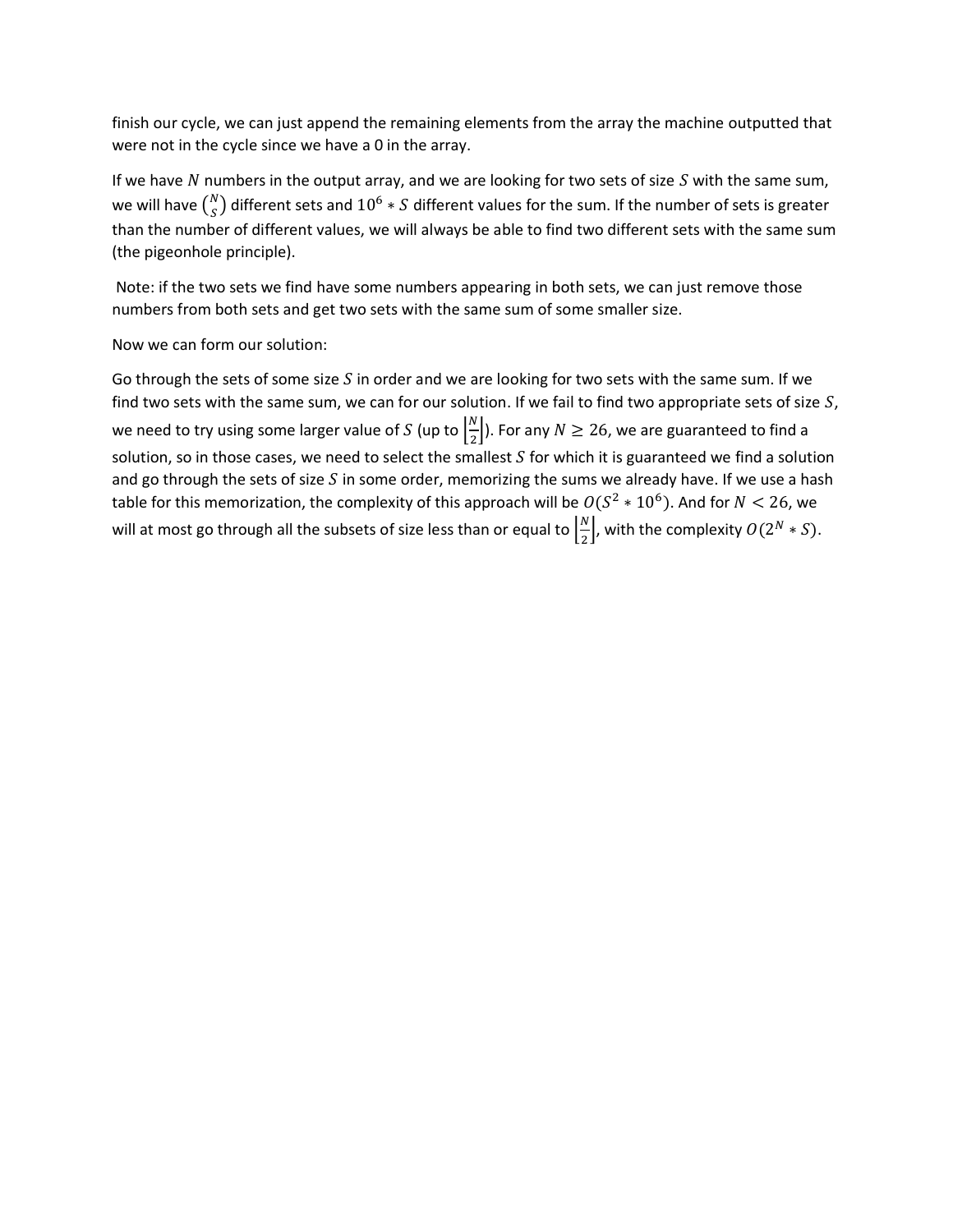## <span id="page-30-0"></span>Problem J: Mars

*Premier League and Rising Stars*

*Author:* 

*Igor Pavlović*

*Implementation and analysis: Igor Pavlović Pavle Janevski*

#### *Statement:*

In the year 2420 humans have finally built a colony on Mars thanks to the work of Elon Tusk. There are  $10^9$  + 7 cities arranged in a circle in this colony and none of them are connected yet. Elon Tusk wants to connect some of those cities using only roads of the same size in order to lower the production cost of those roads. Because of that he gave a list on  $N$  cites where some cites can appear more than once and  $Q$  queries that you need to answer. For the query you need to determine if it is possible to connect all the cities from  $L_i$  to  $R_i$  on that list using only roads of length  $D_i.$ 

#### *Input:*

The first line contains two integers N and  $Q$  — the length of the array of cities and the number of queries you need to answer.

The second line contains  $N$  integers representing the array of cites.

Next Q lines contain three integers L, R and  $D$  — the range of cities that needs to be connected and the length of the road that you can use.

#### *Output:*

The output contains  $Q$  lines. If it is possible to connect all the cities from the  $i^{th}$  query can be connected with roads of length  $D_i$  the  $i^{th}$  line should contain the word "Yes," otherwise it should contain the word "No."

#### *Constraints:*

- $1 \le N, 0 \le 2 * 10^5$
- $1 \leq L_i, R_i \leq N$
- $0 \leq D_i \leq 10^9 + 6$

#### *Example input 1:*

```
9 8
17 0 12 6 10 8 2 4 5
2 3 12
2 3 6
2 4 6
4 6 2
2 8 2
1 2 17
1 8 2
```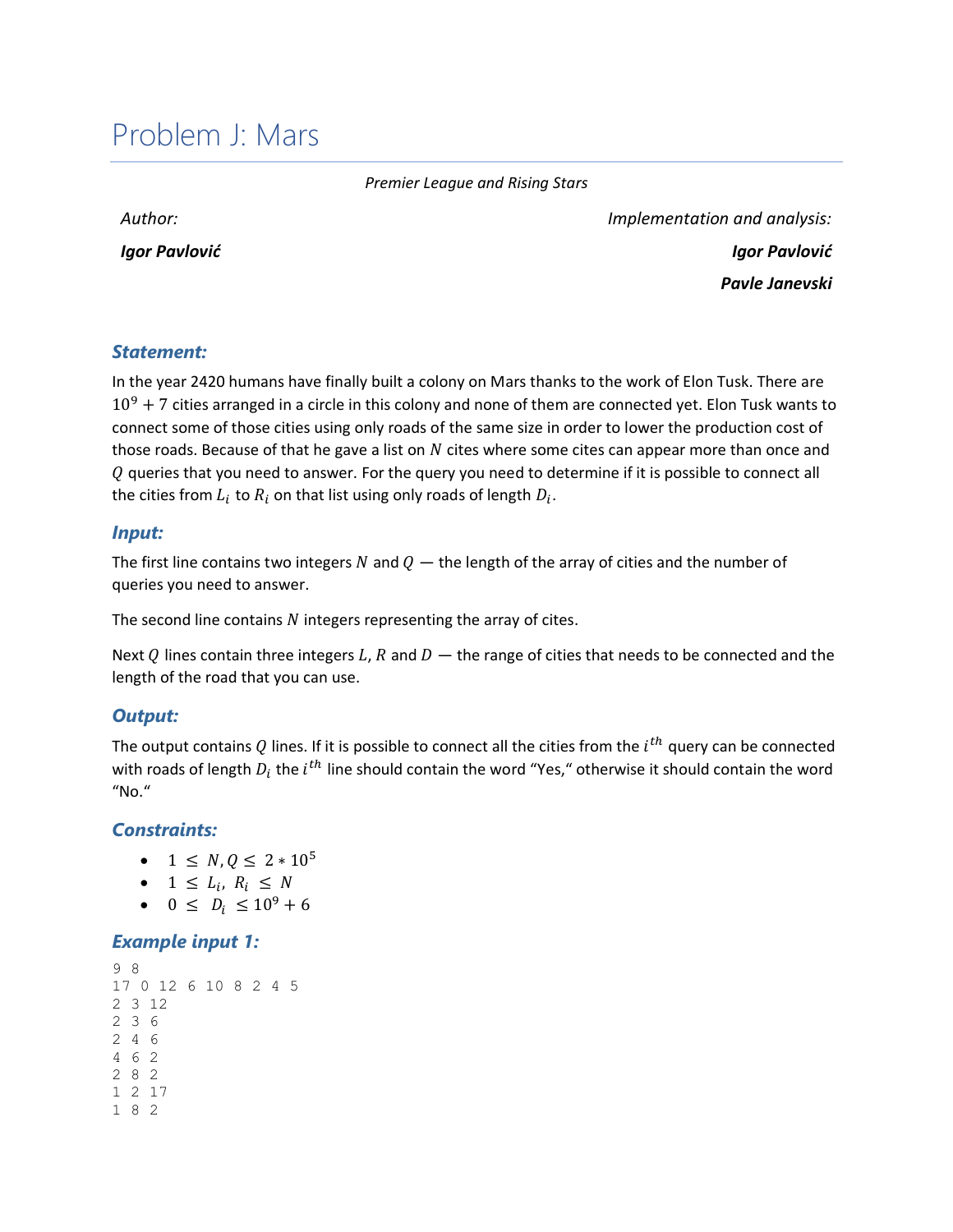9 9 14

#### *Example output 1:*

Yes No Yes Yes Yes Yes No

Yes

#### *Explanation 1:*

In the  $5^{th}$  query we can connect cities in this order 0-2-4-6-8-10-12 this way distance between any two connected cities is 2.

### *Example input 2:*

4 1 7 21 14 0 1 4 1000000000

*Example output 2:*

Yes

### *Explanation 2:*

We can connect cities in this order 21-14-7-0 this way distance between any two connected cities is 10<sup>9</sup> module  $10^{9} + 7$ .

```
Time and memory limit: 1s / 256 MB
```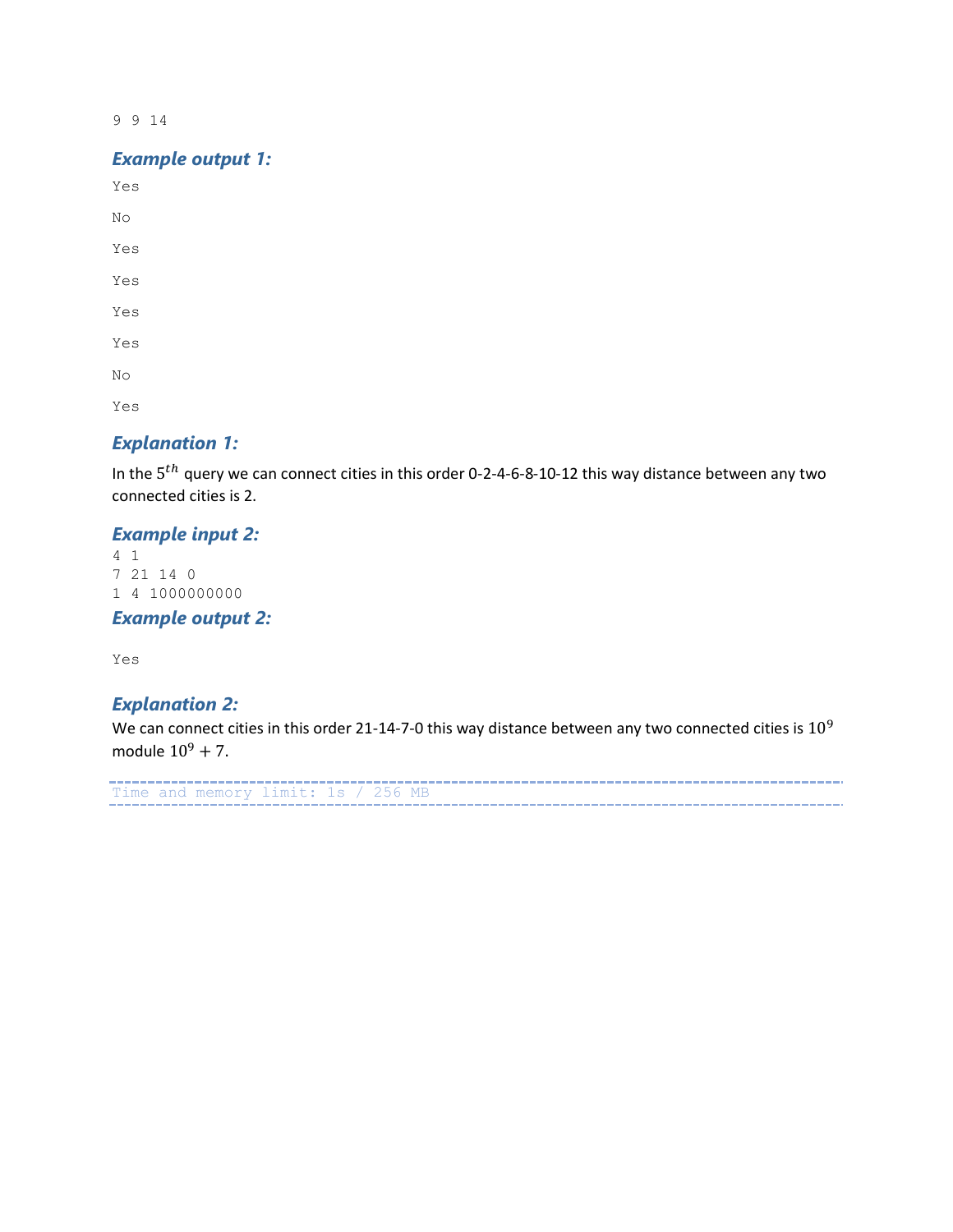#### Solution and analysis:

It is not hard to see that behind the statement there is actually the problem that should sounds less complicated: Given *Li*, *R<sup>i</sup>* and *Di*, question is can we arrange elements **a[***Li***,** *Ri***]** into arithmetic progression modulo **10<sup>9</sup> + 7** such that difference between consecutive elements is *Di*.

This can be done using hashing by checking if the sum of **k-th** powers of elements **a[***Li***,** *Ri***]** is equal to the sum of **k-th** of the right arithmetic progression modulo **10<sup>9</sup> + 7.** Ideally this number **k** should be larger but this should also work for smaller values of **k.**

First, we want to know which element is the first in the arithmetic progression. Knowing the length of the progression and difference between consecutive elements, we can calculate the first element of the progression. If we have *n* elements in the progression ( $n = Ri - Li + 1$ ) and the difference is  $d (d = D_i)$ ), sum of the elements in the progression is

 $S=\frac{n}{2}$  $\frac{n}{2} * (2 * A_0 + (n-1) * d)$ . Out of this equation we can find  $A_0$  – first element of the sequence.

Finding the hash of **a[***Li***,** *Ri***]** can be done for any number **k** by using the prefix sums of **k-th** powers for the original array. The hash of an arithmetic progression can be written as  $\sum_{i=0}^{n-1}(A_0+i*d)^k$ , or  ${A_0}^k$   $*$  $\sum_{i=0}^{n-1} (1+i*x)^k = A_0^k * P(x)$ , where  $x = \frac{d}{4}$  $\frac{a}{A_0}$  modulo **10<sup>9</sup> + 7**.  $P(x)$  can be written as  $P(x) =$  $\sum_{i=0}^k {k \choose i}$  $_{i=0}^{k} {k \choose i} * S_{n,i} * x^i$ , where  $S_{n,i}$  is the sum of *i-th* powers of all non-negative integers less than *n*. We can use dynamic programming to find the coefficients of this polynomial for every  $n \le N$  in  $O(N * k)$ .

After we find the coefficients of these polynomials, we can use it to find the hash of any arithmetic progression in  $O(k)$ , which will give us a total complexity of  $O((N + Q) * k)$ . In order to improve the accuracy of this algorith we can choose two or more different walues of  $k$ , for example  $k1 = 51$  and  $k2 = 52$ .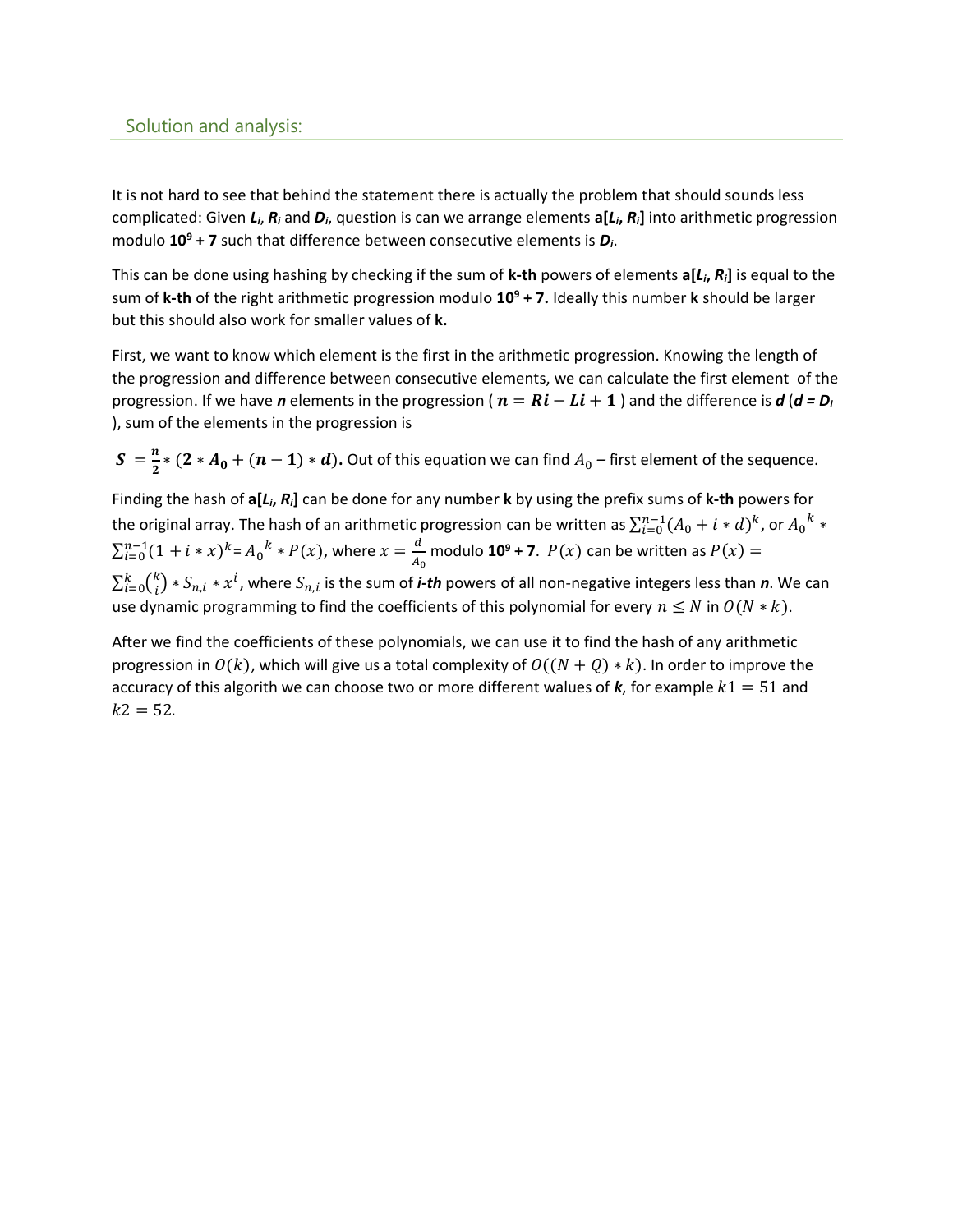## <span id="page-33-0"></span>Problem K: Two Arrays

#### *Premier League only*

*Author:* 

*Tadija Šebez*

*Implementation and analysis: Tadija Šebez David Milićević*

#### *Statement:*

You are given two integer arrays of length N,  $A1$  and  $A2$ . You are also given Q queries of 4 types:

- 1 k l  $r x$  : set  $Ak_i$ : =  $min(Ak_i, x)$  for each  $l \leq i \leq r$ .
- 2 k l  $r x$  : set  $Ak_i$ :  $= max(Ak_i, x)$  for each  $l \leq i \leq r$ .
- **3**  $k \, l \, r \, x$  : set  $Ak_i = Ak_i + x$  for each  $l \leq i \leq r$ .
- 4  $l$   $r$  : find the  $(\sum_{i=1}^{r} F(A1_i + A2_i))$  %  $(10^9 + 7)$  where  $F(k)$  is the  $k^{th}$  Fibonacci number  $(F(0) = 0, F(1) = 1, F(k) = F(k-1) + F(k-2)$ , and x % y denotes the remainder of the division of  $x$  by  $y$ .

You should process these queries and answer each query of the fourth type.

#### *Input:*

The first line contains two integers  $N$  and  $Q$ .

The second line contains N integers, array  $A1_1, A1_2, ... A1_N$ .

The third line contains N integers, array  $A2_1, A2_2, ... A2_N$ .

The next  $Q$  lines describe the queries. Each line contains 5 or 3 integers, where the first integer denotes the type of the query.

#### *Output:*

Print the answer to each query of the fourth type, in separate lines.

#### *Constraints:*

- $1 \le N, Q \le 5 \times 10^4$
- $0 \leq A1_i, A2_i \leq 10^6$
- $k \in \{1, 2\}$
- $1 \leq l \leq r \leq N$
- For queries of type 1 and 2,  $0 \leq x \leq 10^9$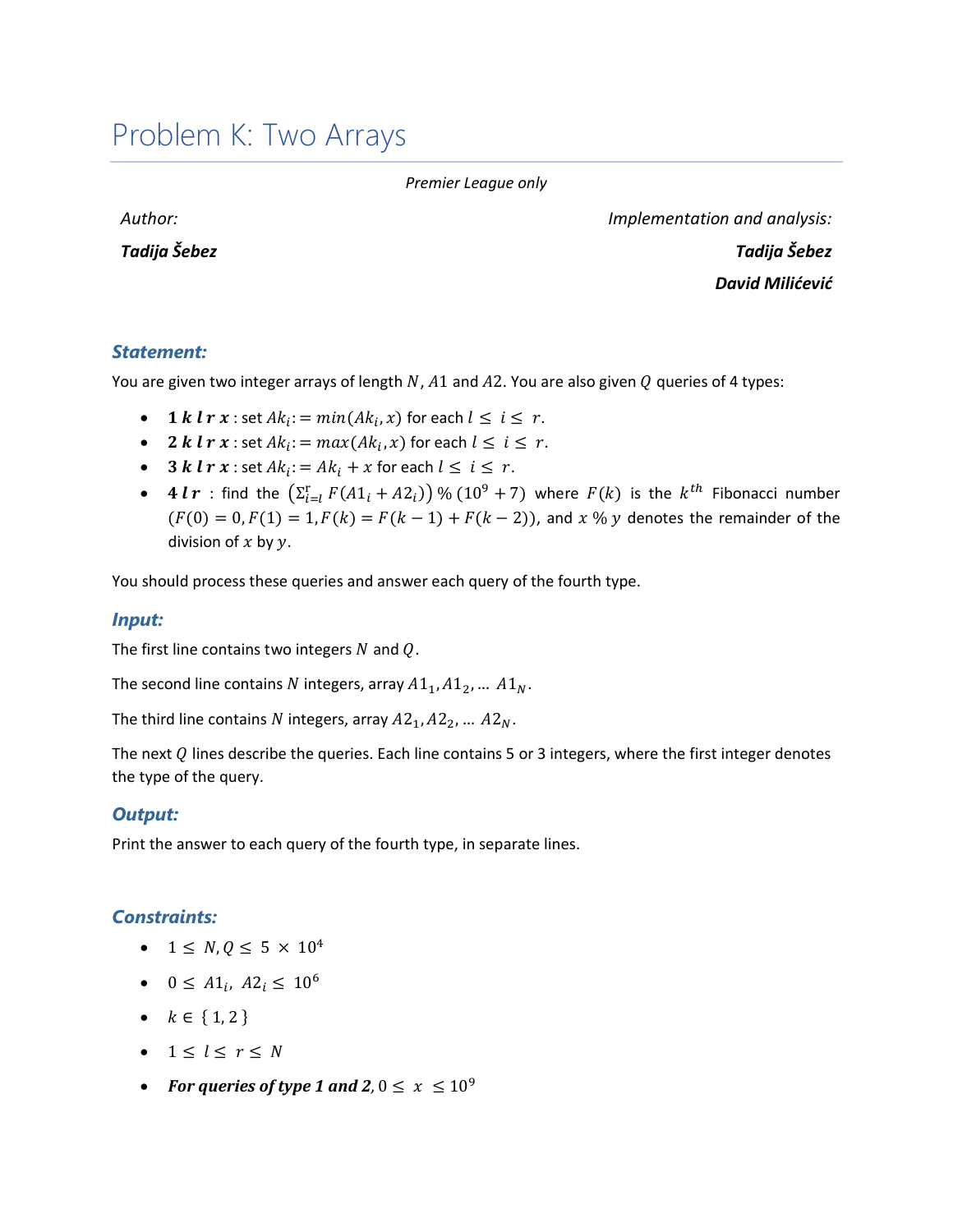- For queries of type  $3$ ,  $-10^6 \le x \le 10^6$
- It is guaranteed that after every query each number in arrays A1 and A2 will be *nonnegative.*

#### *Example input 1:*

```
3 4
1 0 2
2 1 0
4 1 3
3 2 2 2 3
1 1 1 3 0
4 1 3
```
#### *Example output 1:*

```
4
4
```
#### *Explanation 1:*

- The answer for the first query is  $F(1 + 2) + F(0 + 1) + F(2 + 0) = F(3) + F(1) + F(2)$  $F(2) = 2 + 1 + 1 = 4.$
- After the second query, the array  $A2$  changes to  $[2, 4, 0]$ .
- After the third query, the array  $A1$  changes to  $[0, 0, 0]$ .
- The answer for the fourth query is  $F(0 + 2) + F(0 + 4) + F(0 + 0) = F(2) + F(4) +$  $F(0) = 1 + 3 + 0 = 4.$

#### *Example input 2:*

```
5 4
1 3 5 3 2
4 2 1 3 3
4 1 3
4 2 5
2 1 2 4 6
4 2 4
```
#### *Example output 2:*

```
18
26
68
```
#### *Explanation 2:*

- The answer for the first query is  $F(1 + 4) + F(3 + 2) + F(5 + 1) = F(5) + F(5) + F(6)$  $F(6) = 5 + 5 + 8 = 18.$
- The answer for the second query is  $F(3 + 2) + F(5 + 1) + F(3 + 3) + F(2 + 3) =$  $F(5) + F(6) + F(6) + F(5) = 5 + 8 + 8 + 5 = 26.$
- After the third query, the array A1 changes to  $[1, 6, 6, 6, 2]$ .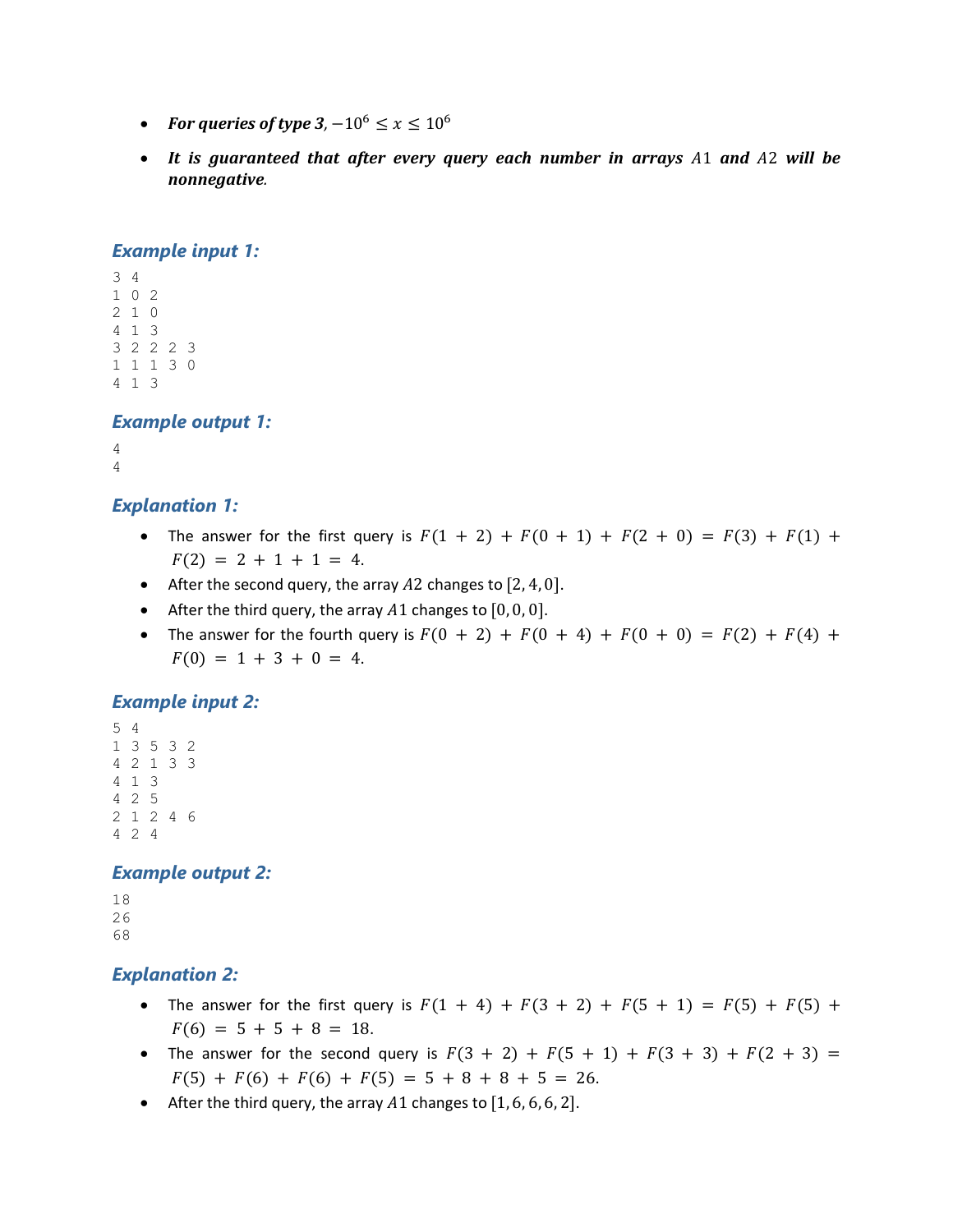• The answer for the fourth query is  $F(6 + 2) + F(6 + 1) + F(6 + 3) = F(8) + F(7) +$  $F(9) = 21 + 13 + 34 = 68.$ 

Time and memory limit: 3s / 256MB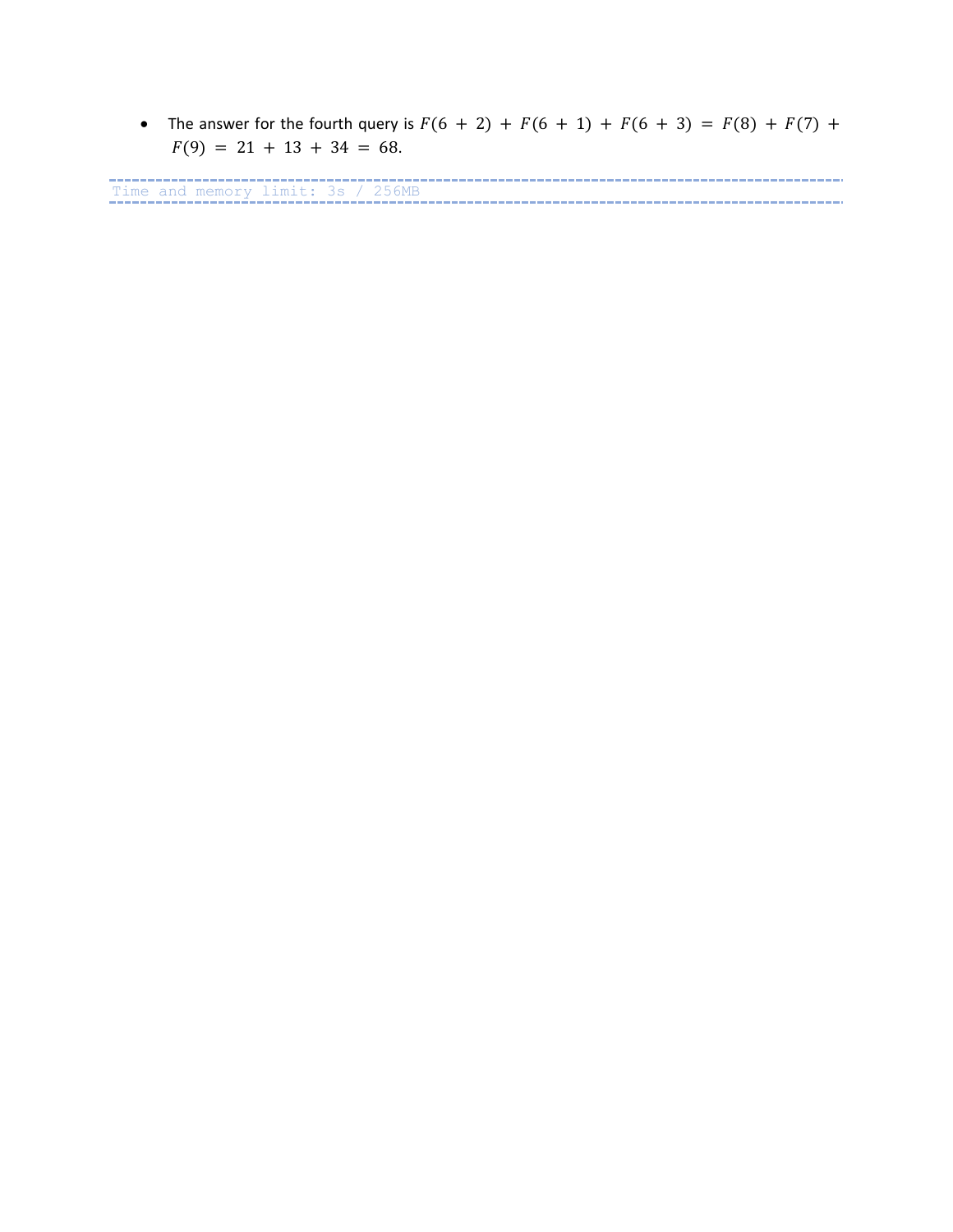#### Solution and analysis:

We will use Segment Tree Beats (STB) to solve this problem. Basic idea and more details about STB can be found at<https://codeforces.com/blog/entry/57319> (where STB was firstly introduced in English) and <https://codeforces.com/blog/entry/90460> (where you have nice video explanation).

First part of solution consists of efficient calculation of  $N$ -th Fibonacci number. For this purpose we can use matrix  $F = \begin{bmatrix} 1 & 1 \\ 1 & 0 \end{bmatrix}$  $\begin{bmatrix} 1 & 1 \\ 1 & 0 \end{bmatrix}$ . To get the value of N-th Fibonnaci number, we simply calculate  $F^N$  and take the value at  $F[1][0]$  or  $F[0][1]$ . To speed-up the calculation further, we can take some fixed number  $H(10^6)$ for example). Then we can calculate  $F^i$  for each  $i$  up to  $N$  and store that values in some array  $y$ . Also, in another array x we can store  $F^{iH}$ . This way, we can caclulate  $N$ -th Fibonacci number by caclulating matrix  $x[N/H] * y[N\%H]$ .

To be able to use STB, fore each node of segment tree we need to store few things – nine 2x2 matrices, six lazy tags, and some additional info.

Additional info consists of maximum value, second maximum value, minimum value and second minimum value on the segment. Those are used as in standard STBs (examples in the links above).

Lazy tags are stored for both arrays and they correspond to the first three types of query. We store  $lazyMin$  – minimal value on the segment,  $lazyMax$  – maximal value on the segment and  $lazyAdd$  – value that needs to be added to the segment.

Let  $mx_1 = max_i \in \mathit{segment}(A_1[i]), mx_2 = max_i \in \mathit{segment}(A_2[i]), mn_1 = min_i \in \mathit{segment}(A_1[i])$  and  $mn_2 = min_{i \in segment}(A_2[i])$ . Then, nine matrices that are being stored are:

- 1.  $\sum_{i \in \text{segment}, A_1[i] \notin \{mn_1, mx_1\}, A_2[i] \notin \{mn_2, mx_2\} } (F^{A_1[i] + A_2[i]})$
- 2.  $\sum_{i \in segment, A_1[i] = mx_1, A_2[i] \notin \{mn_2, mx_2\}\}$  $(F^{A_1[i] + A_2[i]})$
- 3.  $\sum_{i \in segment, A_1[i] \notin \{mn_1, mx_1\}, A_2[i] = mx_2\}$  $(F^{A_1[i] + A_2[i]})$
- 4.  $\sum_{i \in segment, A_1[i] = mx_1, A_2[i] = mx_2} (F^{A_1[i] + A_2[i]})$
- 5.  $\sum_{i \in segment, A_1[i] = mn_1, A_2[i] \notin \{mn_2, mx_2\}\}$  $\left(F^{A_1[i] + A_2[i]}\right)$
- 6.  $\sum_{i \in segment, A_1[i] \notin \{mn_1, mx_1\}, A_2[i] = mn_2} (F^{A_1[i] + A_2[i]})$
- 7.  $\sum_{i \in segment, A_1[i] = mn_1, A_2[i] = mn_2} (F^{A_1[i] + A_2[i]})$
- 8.  $\sum_{i \in segment, A_1[i] = mn_1, A_2[i] = mx_2} (F^{A_1[i] + A_2[i]})$
- **9.**  $\sum_{i} \sum_{i} \epsilon_{segment, A_1[i] = mx_1, A_2[i] = mn_2} (F^{A_1[i] + A_2[i]})$

Those nine matrices, represent all possible combinations where each of elements from  $A_1$  and  $A_2$  is either minimal value on the segment, maximal value, or the value between them. When summed, those nine matrices represent a result of the query 4 over the segment they belong to.

Now we just need to be cautious with special cases, like when there is only one value in the segment or only two different values in a segment, etc.

The only thing left to do is to come up with  $break\_condition$  and  $tag\_condition$  methods. Method  $break\_condition$ , together with standard interval checks, tells when to stop propagating the value down the tree during update operations. It needs to be true for both arrays in order to stop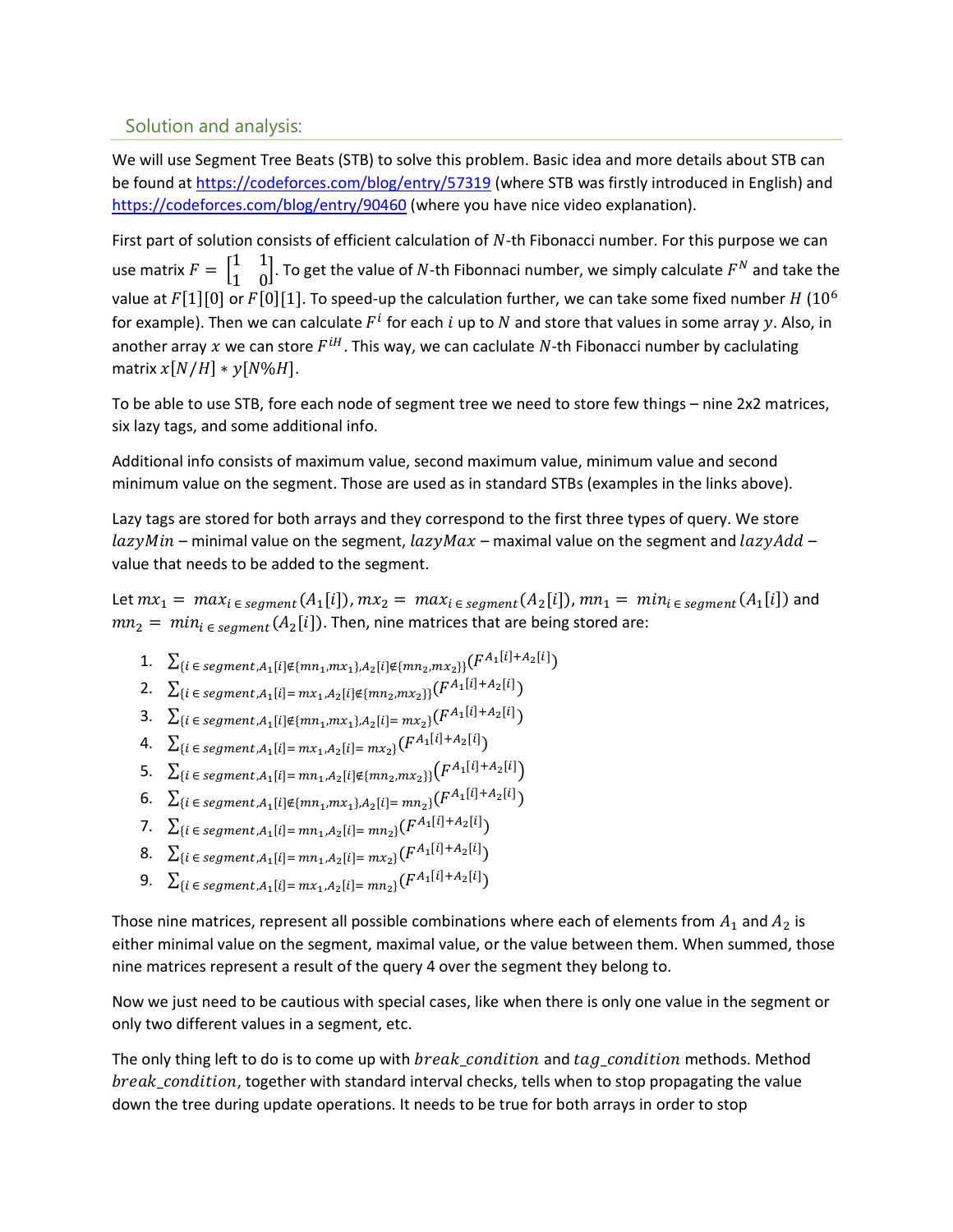propagation. In our case, it's true only if  $lazyAdd = 0$  and  $mx < lazyMax$  and  $mn > lazyMax$ , where  $mx$  and  $mn$  represent minimum and maximum value on the segment. Method  $tag\_condition$ , together with standard interval checks, tells when to update lazy tags and stop further propagation. It also needs to be true for both arrays in order to update lazy tags. In our case, it's true when  $lazyAdd \neq 0$  or,  $lazyMax > smx$  and  $lazyMin < smx$ , where  $smx$  and  $smx$  represend second maximum and second minimum value on the segment, respectivelly (you can check links above to see in more details why  $smx$ and  $smn$  are used this way).

To count the complexity, we will divide our solution into three parts – preprocessing, building segment tree and processing queries. As usual, first two parts are not significant in total complexity. Prepocessing for Fibonacci numbers calculation (as explained above) is  $O(H)$ , which is constant, so we don't count it in total complexity. For the second part, complexity is  $O(kN)$ , where k is a small constant factor due to matrix multiplication in order to calculate Fibonacci matrices in leaf nodes of segment tree.

Third part, query processing, has complexity of  $O(loglog^2(N))$ . Proof for  $O(Qlog^2(N))$  part can be found on the first blog post referenced at the beginning of this solution. It's the same task, the only difference being query 4 which is simpler – it's just basic sum calculation. Here, we have a constant factor *l*. This factor is hard to calculate since it comes from multiple things being done while propagating values down/up the tree. For example, someone could have used standard fast matrix exponentiation instead of exponentiation explained above  $-$  this would have added another  $log$  factor to the complexity which wouldn't be enough to pass time limits.

Thus, complexity is  $O(N + Qlog^2(N))$ , but implementation needs to be careful in order to reduce constant factors as much as possible.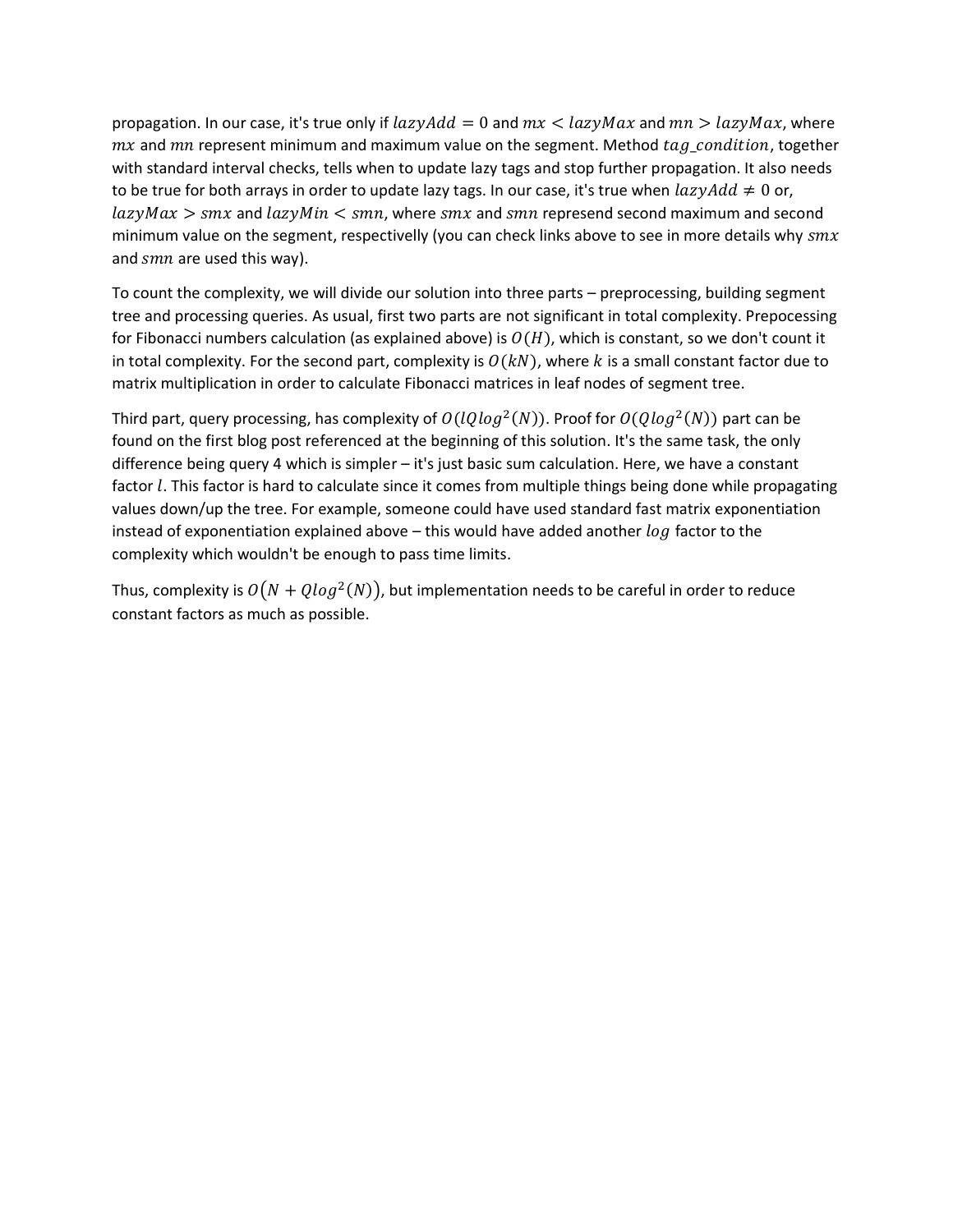## <span id="page-38-0"></span>Problem L: Bubble Popping

*Premier League only*

*Author:* 

*Tadija Šebez*

*Implementation and analysis: Tadija Šebez Aleksandar Damjanović*

#### *Statement:*

There are  $N$  bubbles in a coordinate plane. Bubbles are so tiny that it can be assumed that each bubble is a point  $(X_i, Y_i)$ .

Q Bubble Cup finalists plan to play with the bubbles. Each finalist would link to use infinitely long Bubble Cup stick to pop some bubbles. The  $i^{th}$  finalist would like to place the stick in the direction of vector  $(dx_i, dy_i)$ , and plays the following game until  $K_i$  bubbles are popped. The game starts with finalist placing the stick in the direction of vector  $(dx_i, dy_i)$ , and sweeping it from the infinity to the left until it hits some bubble, which is immediately popped. It is guaranteed that only one bubble will be hit in this step. After that the finalist starts rotating the stick in the counter clockwise direction with the center of rotation in point where the previous bubble was popped. When the next bubble is hit, it is immediately popped and becomes the new center of rotation. The process continues until  $K_i$  bubbles have been popped. It is guarnteed that the stick won't hit two bubbles simultaneously in this process.

For each finalist, find which bubble would be popped the last. Note that each game starts with the configuration of all N bubbles, so the games don't depend on the previous games.

#### *Input:*

The first line contains one integer  $N -$  the number of bubbles.

Each of the next  $N$  lines contain two integers. The  $i^{th}$  line contains integers  $X_i$  and  $Y_i$  — the coordinates of the  $i^{th}$  bubble.

The next line contains one integer  $Q$  — the number of finalists willing to play with the bubbles.

Each of the next Q lines contains 3 integers. The  $i^{th}$  line contains integers  $dx_i$ ,  $dy_i$  and  $K_i$ .

#### *Output:*

For each of the Q finalists, print the index of the bubble which would be popped last, in the separate line.

## *Constraints:*

- $1 \le N, Q \le 10^5$
- $-10^9 \le X_i, Y_i \le 10^9$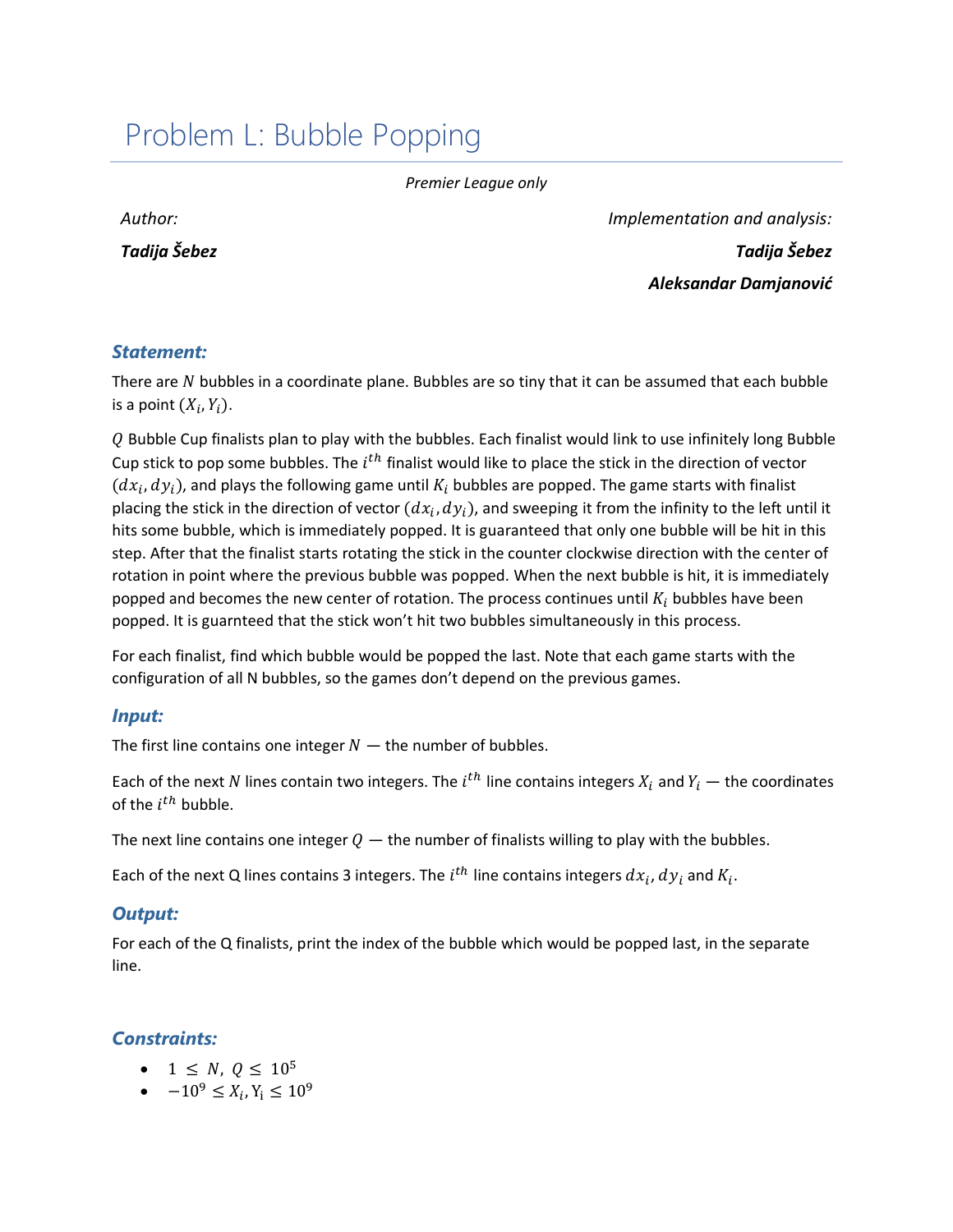- $(X_i, Y_i) \neq (X_j, Y_j)$ , for  $i \neq j$ .
- $-10^9 \leq dx_i, dy_i \leq 10^9$
- $1 \leq K_i \leq N$

#### *Example input 1:*

```
4
0 0
1 0
0 1
1 1
2
1 -1 3
-1 1 4
```
#### *Example output 1:*

4 2

#### *Explanation 1:*

There are two finalists willing to play with the bubbles. If the first finalist plays with the bubbles, then the bubbles at coordinates (0, 0), (1, 0) and (1, 1) would be popped in that order. Their indexes are 1, 2 and 4, so the answer is 4. If the second finalist plays with the bubbles, then the bubbles at coordinates (1, 1), (0, 1), (0, 0) and (1, 0) would be popped in that order, so the answer is 2.

#### *Example input 2:*

```
4
1 1
2 2
7 1
1 7
3
2 2 1
1 - 5 4-6 5 3
```
#### *Example output 2:*

3 2 3

## *Explanation 2:*

----------------------------Time and memory limit: 3s / 256 MB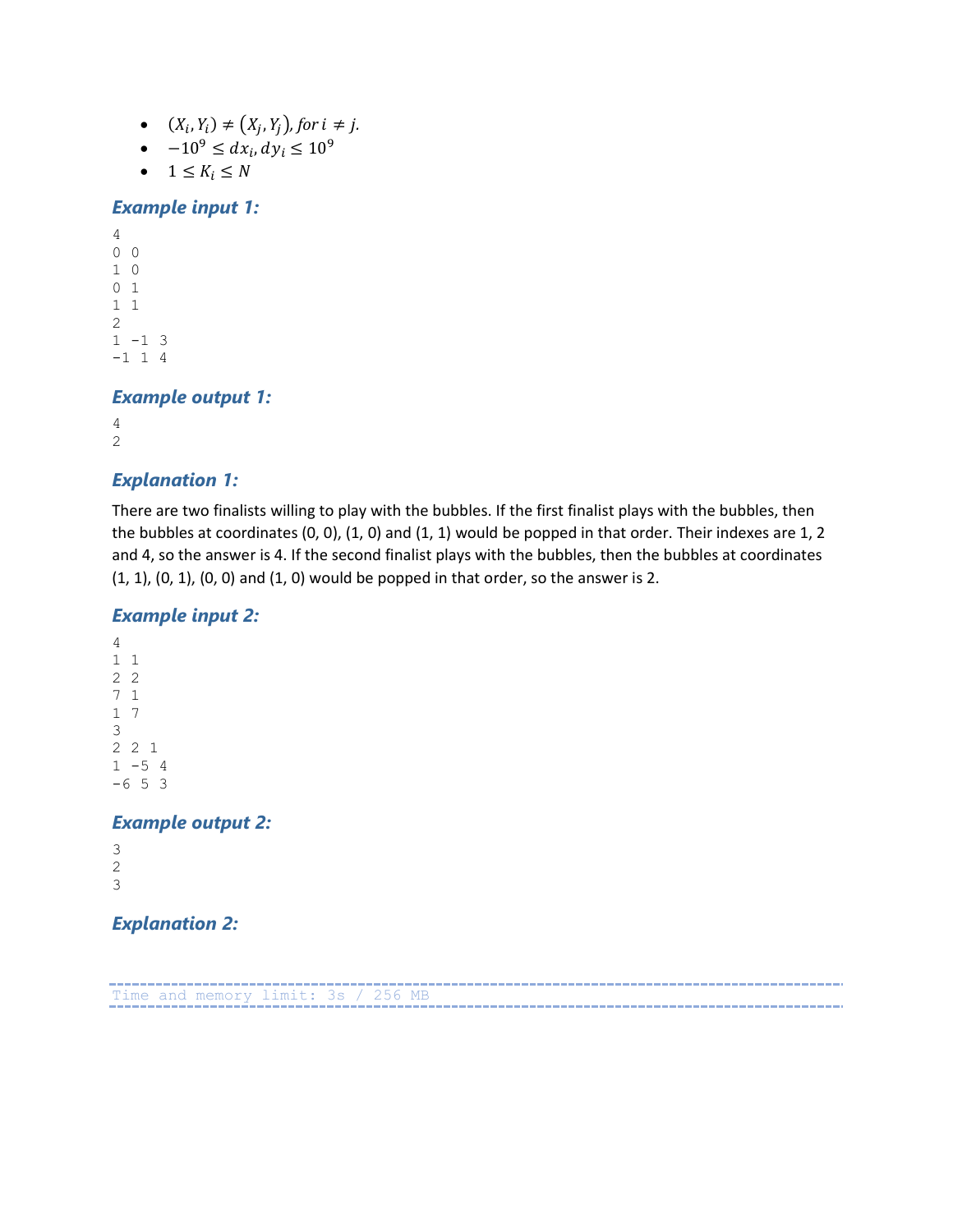### Solution and Analysis:

### Solution idea

Let us name first bubble that is popped  $B_{1,1}$ . It is immediately evident that after first bubble is popped, we will keep popping bubbles in counter clockwise largest convex hull order starting with  $B_{1,1}$  until we finish with the last point of the largest Conex hull. Let's say this largest convex hull contains  $m_1$  points. If  $K_i \leq m_1$  we can immediately say that last popped bubble is  $B_{1,K_i}$  . Now let's consider option when  $K_i >$  $m_1$ . In that case after  $B_{1,m_1}$  bubble is popped we must find the next point  $B_{2,1}$  from which we will start again be popping bubbles in the largest convex hull order  $B_{2,1}$ ,  $B_{2,2}$ , ...  $B_{2,m_2}$ . Therefore, we will have nested set of convex hulls with sizes  $m_1, m_2, m_3$  ... . We will continue this process until  $m_1 +$  $m_2 + ... + m_k + x = K_i$ . Therefore  $K_i$  -th point that will be popped is  $B_{k+1,x}$ 

## Algorithm analysis

Repeating standard  $O(n \log n)$  convex hull algorithm on different layers would result in  $O(N^2 \ log N)$ time to create these layers which is too slow. Therefore, we must use decremental convex hull algorithm that can find next convex hull point in cases when points are deleted (bubbles are popped). This algorithm is described in paper:

M. H. Overmars and J. van Leeuwen. Maintenance of configurations in the plane. *J. Comput. Syst. Sci.*, 23:166-204, 1981.

Using this approach our overall complexity for calculating convex layers would be  $O(N \log^2 N)$ . Once we finish creating convex hull layers, we need to find transition points between two consecutive layers (next point in the layer below assuming current point is the last point in a layer). This can be done using binary search in  $O(N \log N)$  since the layers already have order. Finally, as we are answering  $Q$  queries we need to quickly make transitions between convex hull layers. For this we can use binary lifting technique. After all this pre-processing for each query we can in  $O(log N)$  time find first point in the layer where solution is located.

Overall algorithm complexity of this solution is  $O(N \log^2 N + Q \log N)$ .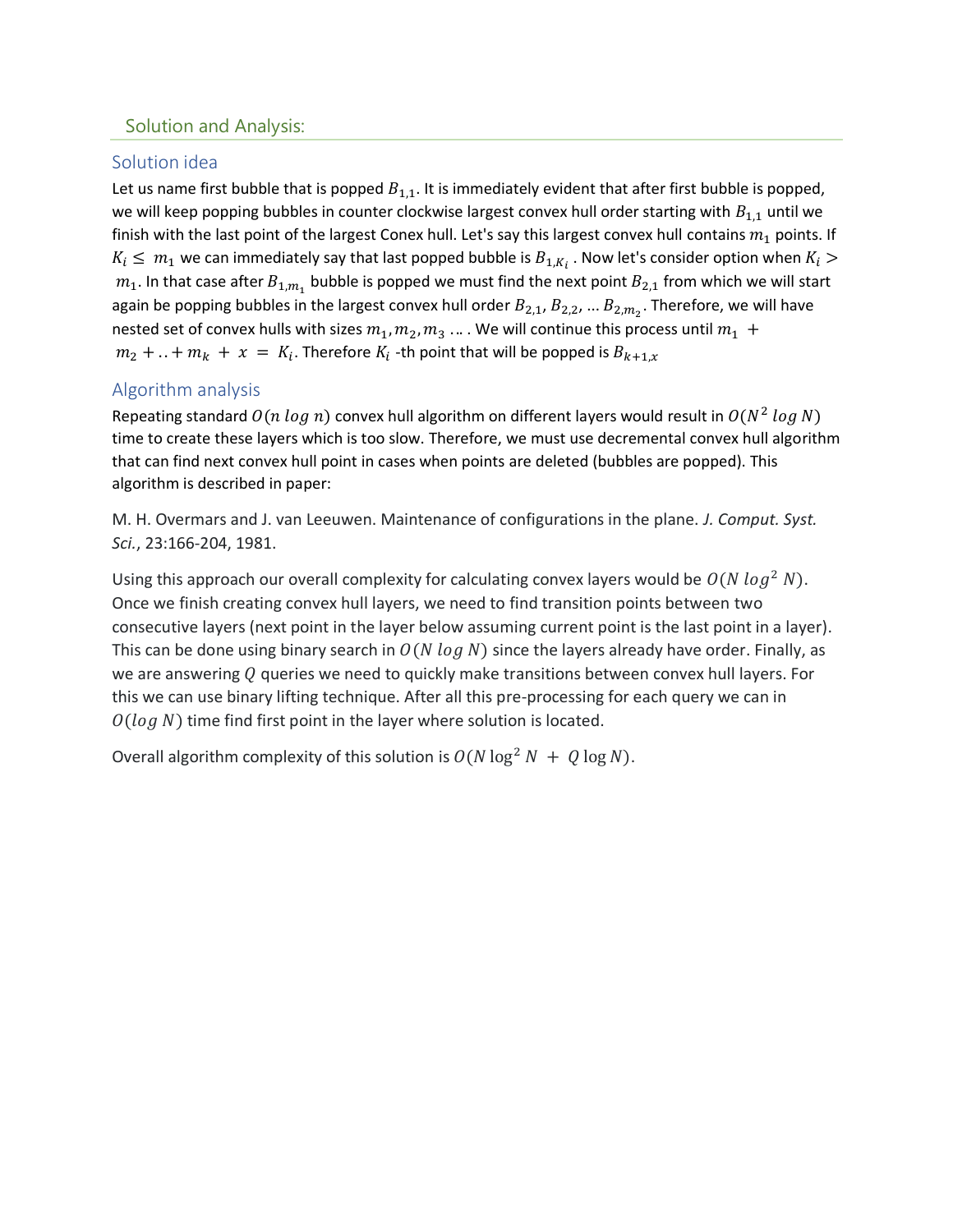## <span id="page-41-0"></span>Problem M: Desert

*Premier League only*

*Author:* 

*Tadija Šebez*

*Implementation and analysis: Tadija Šebez Kosta Grujčić*

### *Statement:*

You are given an undirected graph of N nodes and M edges,  $E_1, E_2, ... E_M$ .

A connected graph is a cactus if each of its edges belong to at most one simple cycle. A graph is a desert if each of its connected components is a cactus.

Find the number of pairs  $(L,R)$ ,  $(1 \leq L \leq R \leq M)$  such that if we delete all the edges except for  $E_L, E_{L+1}, ... E_R$ , the graph is a desert.

#### *Input:*

The first line contains two integers N and M. Each of the next M lines contain two integers. The  $i^{th}$  line describes the  $i^{th}$  edge. It contains integers  $U_i$  and  $V_i$ , the nodes connected by the  $i^{th}$  edge  $(E_i = \{$  $(U_i, V_i)$ ). It is guaranteed that  $U_i \neq V_i$ .

#### *Output:*

The output contains one integer number – the answer.

#### *Constraints:*

- $2 \le N \le 2.5 \times 10^5$
- $1 \le M \le 5 \times 10^5$
- $1 \leq U_i, V_i \leq N$
- $U_i \neq V_i$

#### *Example input 1:*

5 6

- 1 2
- 2 3 3 4
- 4 5
- 5 1
- 2 4

#### *Example output 1:*

20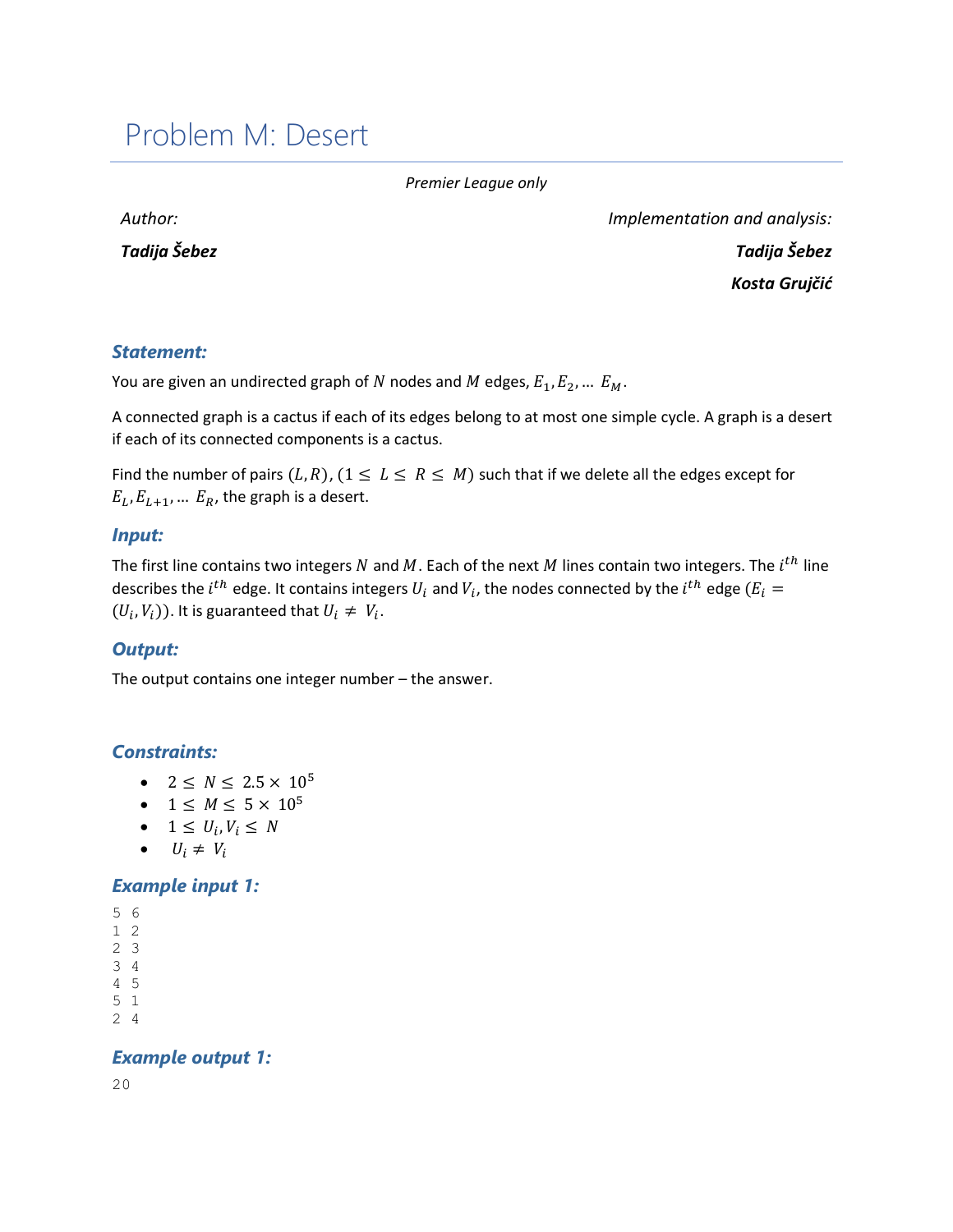## *Example input 2:*

2 3

- 1 2
- 1 2 1 2

*Example output 2:*

5

## *Explanation 2:*

- Graphs for pairs  $(1, 1)$ ,  $(2, 2)$  and  $(3, 3)$  are deserts because they don't have any cycles.
- Graphs for pairs  $(1, 2)$  and  $(2, 3)$  have one cycle of length 2 so they are deserts.

Time and memory limit: 2.0s / 256 MB ---------------------------------